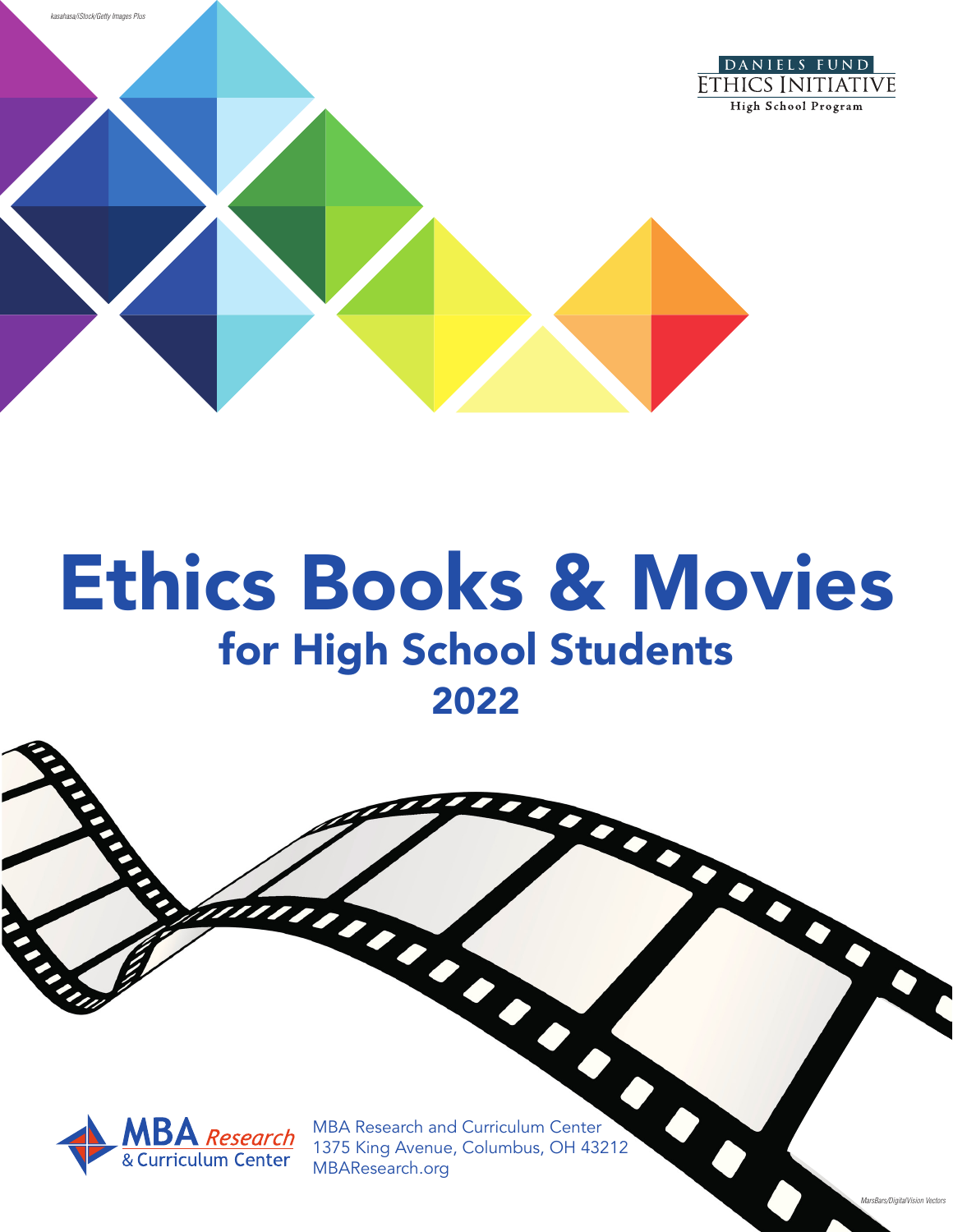# **Ethics Books & Movies for High School Students**

# DANIELS FUND **HICS INITIATIVE PRINCIPLES** Integrity Act with honesty in all situations Trust Build trust in all stakeholder relationships Accountability Accept responsibility for all decisions Transparency Maintain open and truthful communications Fairness Engage in fair competition and create equitable and just relationships Respect Honor the rights, freedoms, views, and property of others Rule of Law Comply with the spirit and intent of laws and regulations

Viability Create long-term value for all relevant stakeholders

C 2016 Daniels Fund. All rights reserved.

©2022, MBA Research and Curriculum Center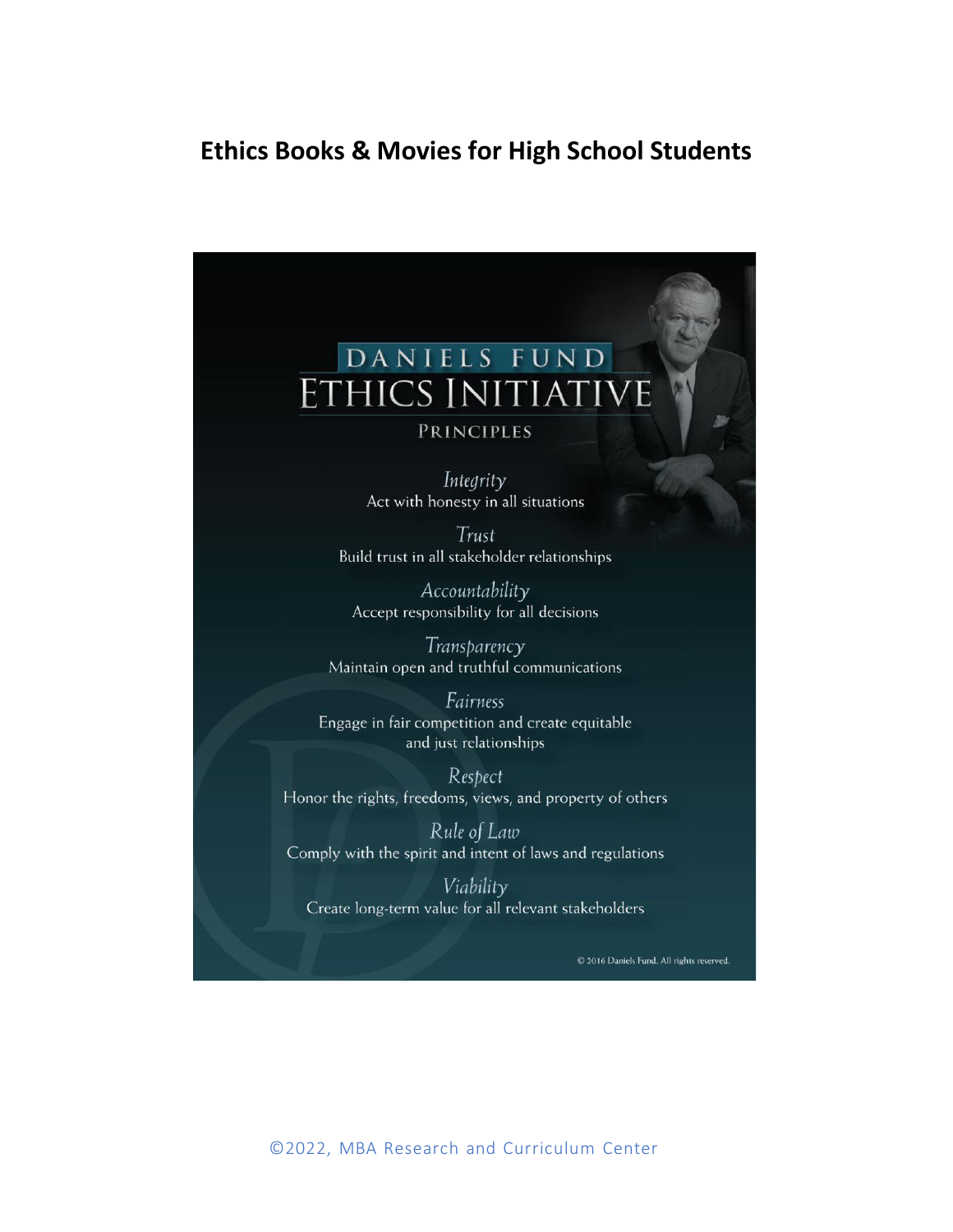# Table of Contents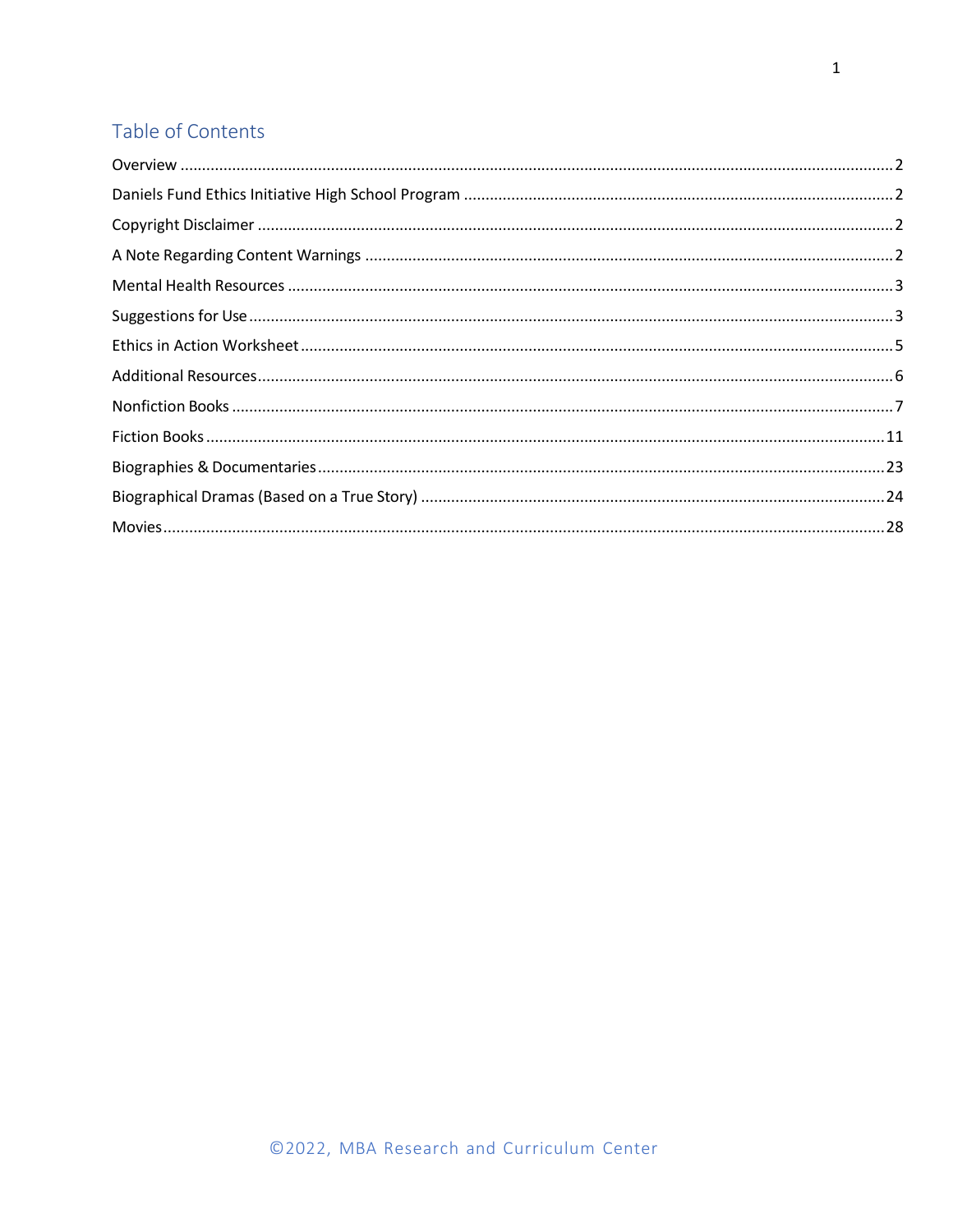# <span id="page-3-0"></span>Overview

Ethics Books & Movies for High School Students is a list of recommended resources to help teach students about ethical decision-making. Developed with content summaries, corresponding ethical principles, and select guides for instructor education, the annotated list is a foundational component of ethical education that makes learning both informative and engaging.

This resource is available at no cost to all educators thanks to the generous support of the Daniels Fund, a foundation in Colorado supporting principle-based ethics education. Ethics Books & Movies for High School Students was developed as part of the Daniels Fund Ethics Initiative High School Program.

# <span id="page-3-1"></span>Daniels Fund Ethics Initiative High School Program

The Daniels Fund Ethics Initiative High School Program is a joint initiative of the Daniels Fund and MBA Research to encourage principles-based ethics education in high schools around the country. The High School Program targets a broad range of audiences, including secondary students enrolled in career technical education (CTE) programs as well as academic classes. Thanks to funding from the Daniels Fund, most of the materials resulting from this initiative, including Ethics Books & Movies for High School Students, are provided free-of-charge to educators across the country. For more information on the Daniels Fund Ethics Initiative High School Program and to find out about other free materials available through the generous support of the Daniels Fund, go to [www.MBAResearch.org/ethics.](http://www.mbaresearch.org/ethics)

# <span id="page-3-2"></span>Copyright Disclaimer

Please be aware that copyright-protected movies require advance permission before being shown in the classroom. The following resource from Movie Licensing USA, the licensing firm for Disney, provides information regarding copyright compliance and public performances: [https://www.swank.com/k-12](https://www.swank.com/k-12-schools/copyright/) [schools/copyright/.](https://www.swank.com/k-12-schools/copyright/)

Many schools already pay for proper licensing, so we encourage educators to reach out to knowledgeable parties in the school, such as librarians, technology directors, or other school administrators, before showing copyright-protected movies in the classroom.

# <span id="page-3-3"></span>A Note Regarding Content Warnings

Given the complex nature of ethics, many of the resources in this list examine thought-provoking and often difficult topics. While conversation surrounding these challenging topics is encouraged, we recognize that this discussion is best facilitated when readers, listeners, or viewers can prepare themselves to engage (or, possibly, disengage) with sensitive content ahead of time. As much as possible, the descriptions included in this document provide summaries of the topics and themes explored in each resource so instructors can make the best selections for students and their wellbeing. If potentially sensitive content is suspected to be in a given resource, but that resource's description does not include mention of it, then a "Content Warning" disclaimer has been added to that annotation.

Please note: While we have taken care to anticipate sensitive content in each resource, this is not an exhaustive list. Instructors should review any resource prior to classroom use to ensure it is appropriate for students and their needs.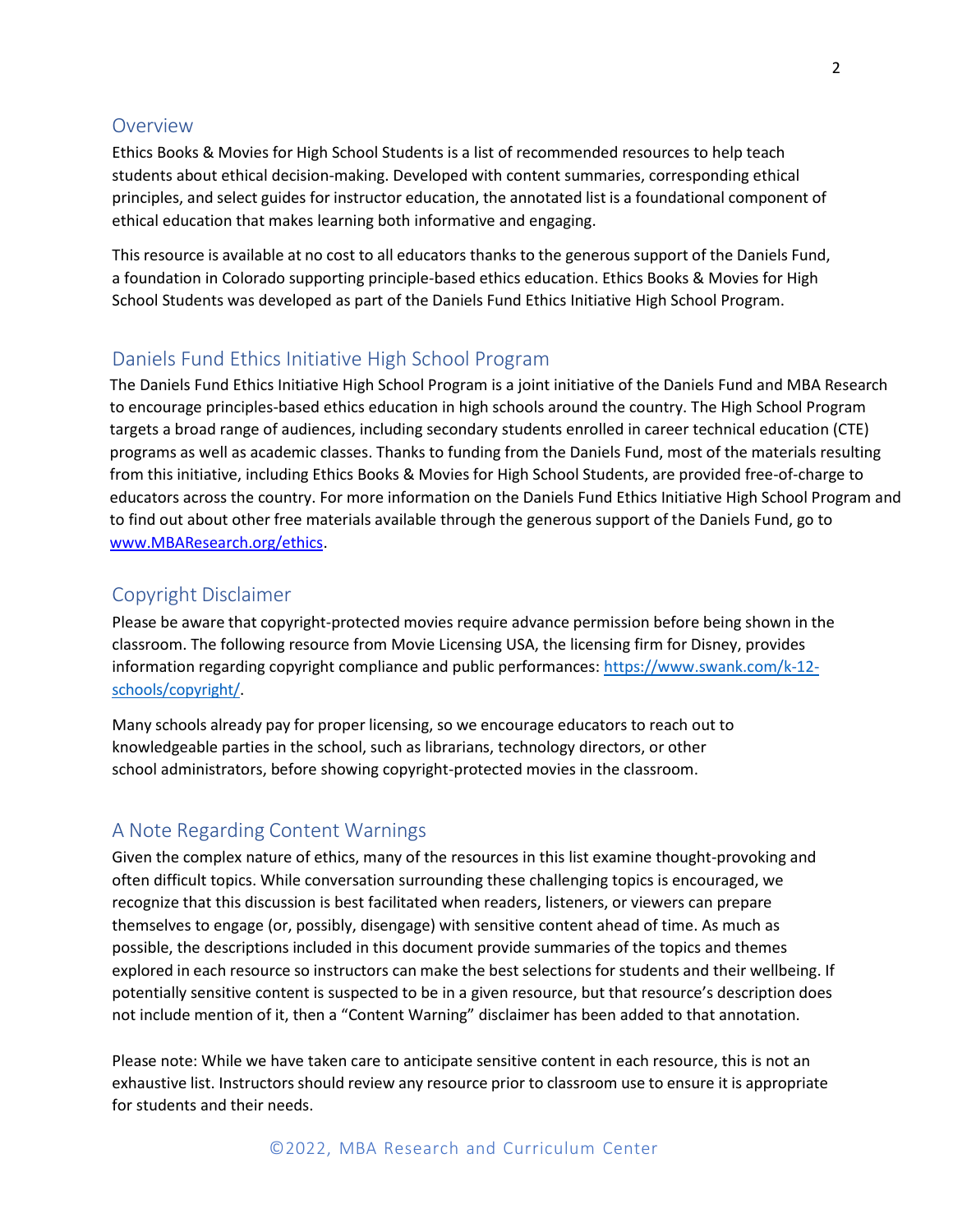# <span id="page-4-0"></span>Mental Health Resources

On a related note, we encourage instructors to use or provide access to any of the following links, which might be helpful as students navigate the various titles and their respective topics included on this list:

- Classroom Mental Health
- Mental Health First Aid USA
- Mental Health and Learning Resources for Kids and Teens
- National Alliance on Mental Illness (NAMI)
- National Institute of Mental Health (NIMH)
- Society for Adolescent Health & Medicine (SAHM)
- **Substance Abuse and Mental Health Services Administration (SAMHSA)**

# <span id="page-4-1"></span>Suggestions for Use

Educators may choose to use Ethics Books & Movies for High School Students in a number of ways and for diverse purposes. To help educators determine the best use of these books and movies, we've developed suggestions for use according to student level, subject area, and environment.

#### **Student Level**

While the title of this resource references high school students in particular, Ethics Books & Movies for High School Students can be used with learners of various grade levels and abilities. Younger students, or those just beginning to learn about ethics and ethical decision-making, may benefit from resources with simple, straightforward plot lines. These resources include movies with ratings of G or PG, and books with ratings of Young Adult (YA) without content warnings.

Educators working with students that already have an average or foundational understanding of ethics might look for YA books and movies with PG-13 ratings, as these plot lines and themes are more sophisticated. Older students, or those with deeper knowledge of and experience with ethics and ethical decision-making, may benefit from advanced resources with mature content and themes, such as Rrated movies and books marked for adults.

Please note: Educators should contact students' families/guardians before showing R-rated movies or reading books with adult content. These mature resources often contain substantive dilemmas that lend themselves well to a more advanced discussion regarding ethics, but they are not for all students.

#### **Subject Area**

Educators will find it helpful to integrate books and movies about ethics in a variety of differentsubject areas to promote discussion and critical thinking.

For example, History/Social Studies educators might find the biographies and documentaries on this list to be especially relevant to their classes, and they might select resources like the following:

- Boots on the Ground: America's War in Vietnam (book) (p. 10)
- An Indigenous Peoples' History of the United States (book) (p. 8)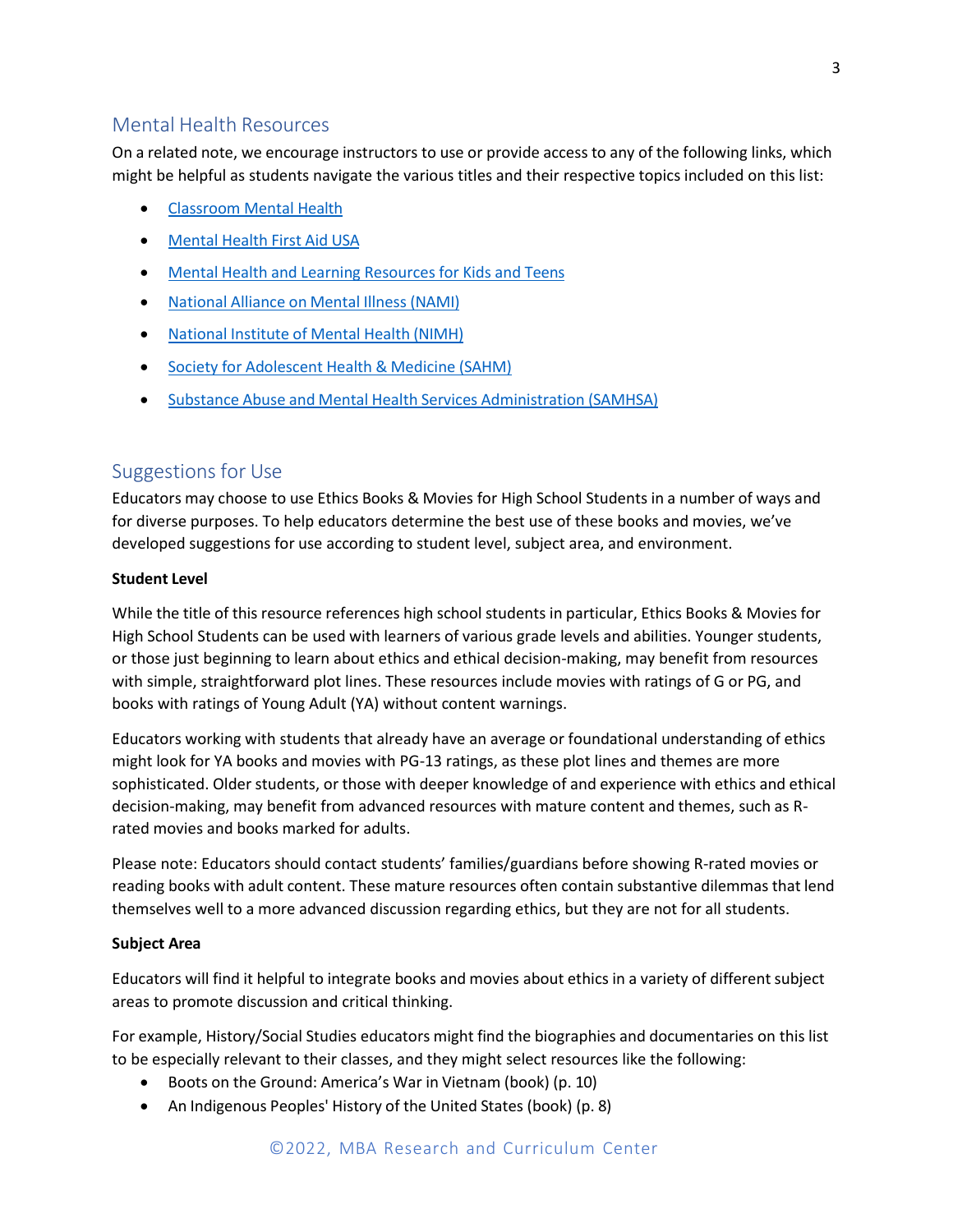• Selma (movie) (p. 23)

Science teachers may use both fiction and non-fiction resources to encourage relevant discussion for their classes. Science-focused resources include the following:

- The Immortal Life of Henrietta Lacks (book) (p. 9)
- $\bullet$  Exo (book) (p. 15)
- Hidden Figures (movie) (p. 24)

English Language Arts educators might be particularly interested in using books with a movie adaptation, as the examination of both components allows for discussion and analysis of storytelling and narrative strategies. Resources on this list that have both a book and movie version include the following:

- The Outsiders (book: p. 11 | movie: p. 29)
- Stargirl (book: p. 20 | movie: p. 30)
- My Sister's Keeper (book: p. 22 | movie: p. 31)

### **Environment**

The above suggestions for use are relevant for classroom educators, but Ethics Books & Movies for High School Students can be used in a variety of contexts, such as by student organizations, in after-school programs, as part of a leadership camp, etc. If educators/facilitators are limited in time, they might find movies on this list to be more appropriate. Those with more time or more consistent interactions with students/youth, such as through advisory periods, might have space to work through a novel or series.

Educators/facilitators of large groups might find that relatively simple resources – such as those marked G/PG and YA – are best, especially if students/youth aren't well-acquainted. On the other hand, educators/facilitators of smaller groups might take advantage of the more intimate setting to explore more challenging topics and themes within Adult books and PG-13/R-rated movies.

# **Ethics Worksheet**

A worksheet is provided on the next page to help facilitate exploration of ethics and ethical-decision making. This worksheet asks students to consider a series of ethics-related questions and can be used with any resource from Ethics Books & Movies for High School Students.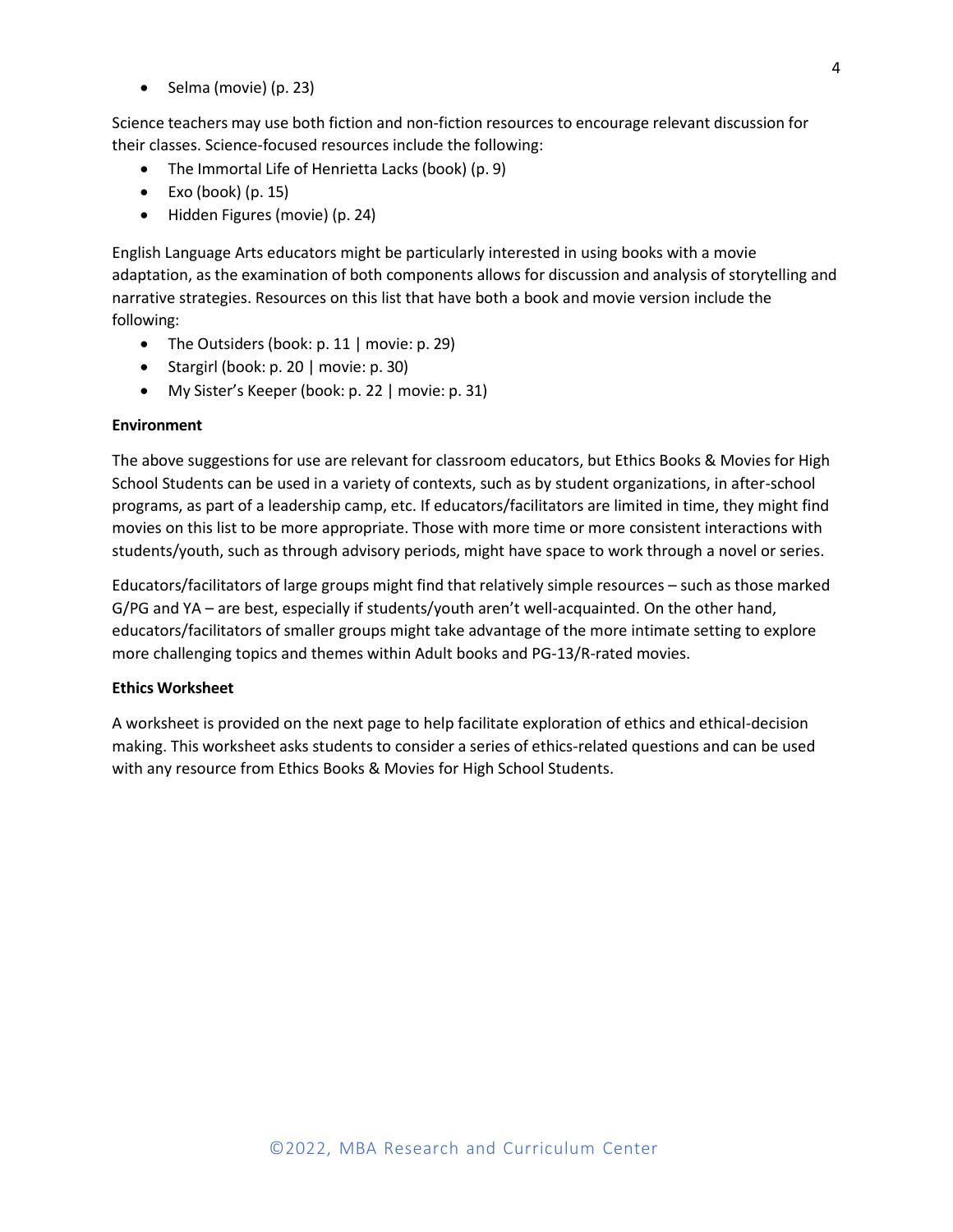# <span id="page-6-0"></span>**ETHICS IN ACTION** Name:

**Directions:** Your instructor will provide a book or movie for the class to read/watch through an ethics lens. As you read/watch each book or movie, respond to the following questions about ethics and ethical decision-making. Use a separate sheet of paper if you need more space.

• What is the ethical dilemma in this book/movie? Is there more than one? What are they?

- Which ethical principles play a role in the book/movie? Mark all that apply.
	- o Integrity
	- o Trust
	- o Accountability
	- o Transparency
- o Fairness o Respect
- o Rule of Law
- o Viability
- Who is demonstrating the above ethical principles? Who is *not*? In what way(s)?

• Which ethical principle has the most impact in the plot of the book/movie, and why?

• In your opinion, who acted most ethically? Who acted least ethically? Explain your reasoning.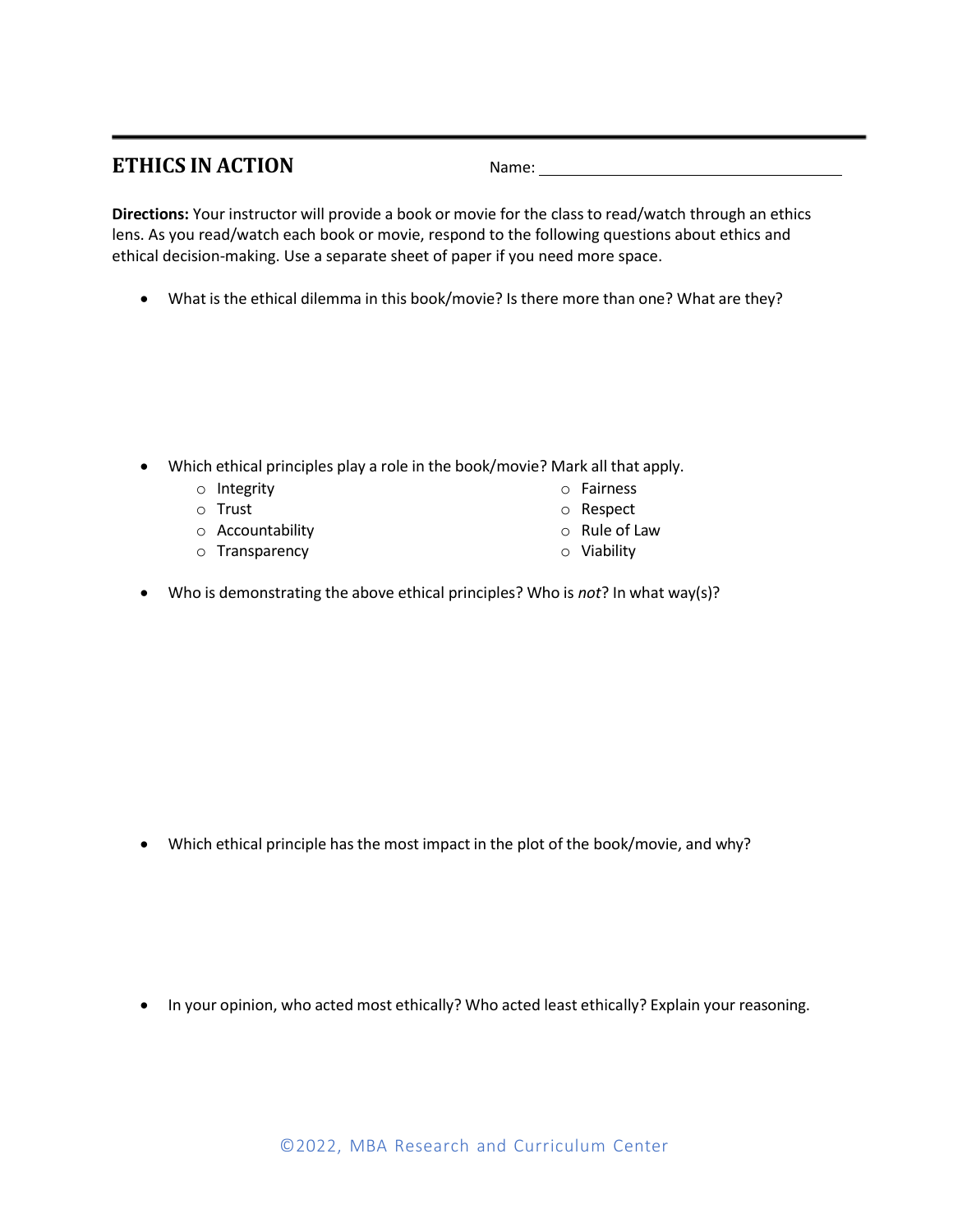# <span id="page-7-0"></span>Additional Resources

As part of our work with the Daniels Fund, we offer additional ethics materials at no cost:

- **70+ Lesson Modules.** Each LAP module focuses on skills students need for success in college and the workplace and includes a student handout, a comprehensive discussion guide, assessments with descriptive keys, student activities, and more.
- **Ethics Boot Camp**. With 10 hours of ethics activities that can be used in a variety of settings, this resource introduces students to principles-based ethics, ethical decision-making, recognizing ethical dilemmas, and the specific ethical principles laid out by the Daniels Fund Ethics Initiative.
- **Ethical Principles Video Series.** This resource explores each ethical principle, giving students an understanding of what the principle means, its supporting traits, how it plays out in real-world examples, and how students can use it in their own lives.
- **Ethical Leadership Course Package.** This resource includes one- and two-semester course guide options; 58 LAP modules focused on ethics, ethical leadership, and ethics in the workplace; and a free online end-of-course assessment with digital badging capabilities.
- **Ethical Dilemmas in the Workplace Video Series.** Young professionals open up about the ethical dilemmas they have encountered in this video series available on our YouTube channel.

To access these free materials and integrate ethics into your classroom, visit our Ethics [Education](https://www.mbaresearch.org/Ethics/) page:

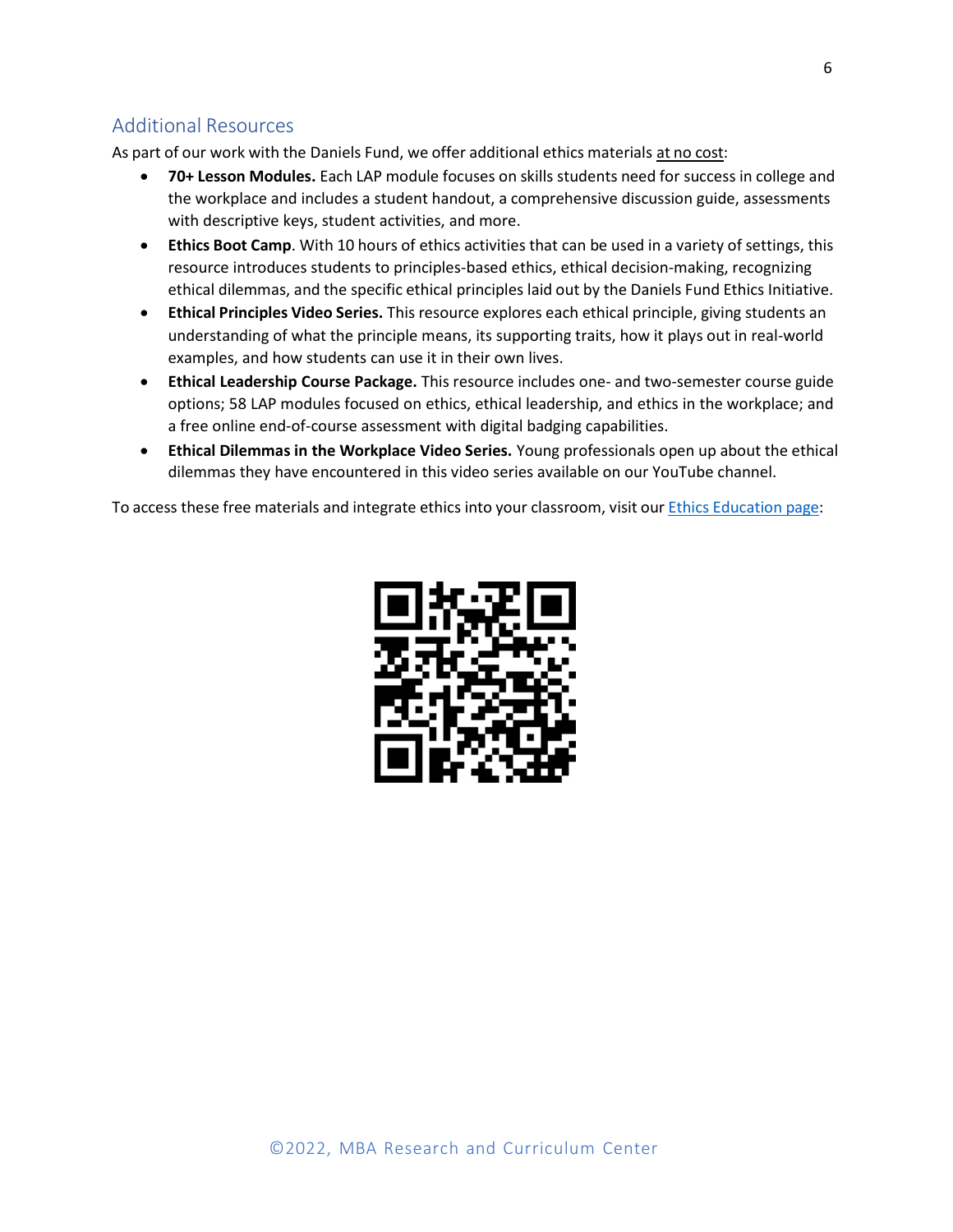# <span id="page-8-0"></span>Nonfiction Books

# *Just Mercy (Adapted for Young Adults): A True Story of the Fight for Justice* **by Bryan Stevenson**

2018 | Nonfiction | Young Adult

From Goodreads: "In this very personal work—adapted from the original #1 bestseller… acclaimed lawyer and social justice advocate Bryan Stevenson offers a glimpse into the lives of the wrongfully imprisoned and his efforts to fight for their freedom. Stevenson's story is one of working to protect basic human rights for the most vulnerable people in American society—the poor, the wrongly convicted, and those whose lives have been marked by discrimination and marginalization. Through this adaptation, young people of today will find themselves called to action and compassion in the pursuit of justice."

- ➔ Adapted from original book titled *Just Mercy: A Story of Justice and Redemption* (2014)
- $\rightarrow$  Movie version is also on this list (p. 21) *Ethical Principles: Trust, Accountability, Fairness, Respect, Rule of Law, Viability*

# *Night* **by Elie Wiesel**

1956 | Nonfiction/Memoir | Grades 9-12

From GoodReads: "Born in the town of Sighet, Transylvania, Elie Wiesel was a teenager when he and his family were taken from their home in 1944 to Auschwitz concentration camp, and then to Buchenwald. Night is the terrifying record of Elie Wiesel's memories of the death of his family, the death of his own innocence, and his despair as a deeply observant Jew confronting the absolute evil of man…[it is his] testimony to what happened in the camps and of his unforgettable message that this horror must simply never be allowed to happen again." *Ethical Principles: Integrity, Trust, Accountability, Fairness, Respect, Viability*

#### *The Diary of a Young Girl* **by Anne Frank**

1947 | Memoir / Nonfiction| Ages 14-17

From Goodreads: "In 1942, with the Nazis occupying Holland, a thirteen-year-old Jewish girl and her family fled their home in Amsterdam and went into hiding. For the next two years, until their whereabouts were betrayed to the Gestapo, the Franks and another family lived cloistered in the "Secret Annexe" of an old office building. Cut off from the outside world, they faced hunger, boredom, the constant cruelties of living in confined quarters, and the ever-present threat of discovery and death. In her diary Anne Frank recorded vivid impressions of her experiences during this period. By turns thoughtful, moving, and surprisingly humorous, her account offers a fascinating commentary on human courage and frailty and a compelling selfportrait of a sensitive and spirited young woman whose promise was tragically cut short." *Ethical Principles: Integrity, Trust, Transparency, Fairness, Respect, Viability*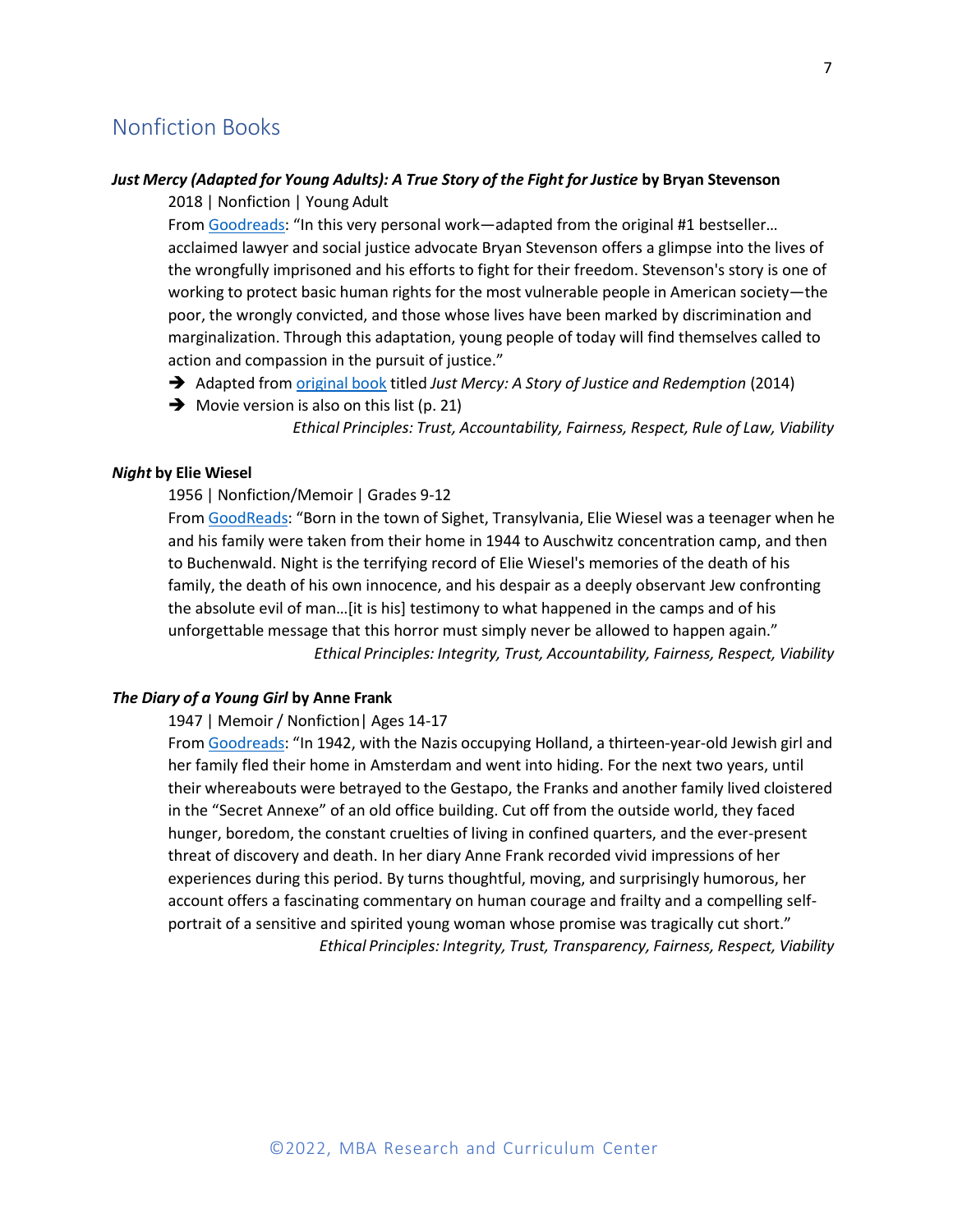### *The Far Away Brothers (Adapted for Young Adults)* **by Lauren Markham**

2019 | Nonfiction | Young Adult

From Goodreads: "Ernesto and Raul Flores are identical twins, used to being mistaken for each other. As seventeen-year-olds living in rural El Salvador, they think the United States is just a faroff dream—it's too risky, too expensive to start a life there. But when Ernesto ends up on the wrong side of MS-13, one of El Salvador's brutal gangs, he flees the country for his own safety. Raul, fearing that he will be mistaken for his brother, follows close behind. Running from one danger to the next, the Flores twins make the harrowing journey north, crossing the Rio Grande and the Texas desert only to fall into the hands of immigration authorities. When they finally make it to the custody of their older brother in Oakland, California, the difficulties don't end… With only each other for support, they begin the process of carving out a life for themselves, one full of hope and possibility. Adapted for young adults from the award-winning adult edition, The Far Away Brothers is the inspiring true story of two teens making their way in America, a personal look at U.S. immigration policy, and a powerful account of contemporary immigration."

➔ Adapted from original book titled *The Far Away Brothers: Two Young Migrants and the Making of an American Life* (2017)

*Ethical Principles: Integrity, Trust, Fairness, Respect, Rule of Law*

#### *Turning 15 On the Road to Freedom* **by Lynda Blackmon Lowery**

2015 | Nonfiction | Young Adult

From Goodreads: "As the youngest marcher in the 1965 voting rights march from Selma to Montgomery, Alabama, Lynda Blackmon Lowery proved that young adults can be heroes. Jailed nine times before her fifteenth birthday, Lowery fought alongside Martin Luther King, Jr. for the rights of African-Americans. In this memoir, she shows today's young readers what it means to fight nonviolently (even when the police are using violence, as in the Bloody Sunday protest) and how it felt to be part of changing American history. Straightforward and inspiring, this beautifully illustrated memoir brings readers into the middle of the Civil Rights Movement, complementing Common Core classroom learning and bringing history alive for young readers." *Ethical Principles: Integrity, Trust, Fairness, Respect, Viability*

#### *An Indigenous Peoples' History of the United States* **by Roxanne Dunbar Ortiz**

# 2014 | Nonfiction | Adult

From Goodreads: "The first history of the United States told from the perspective of indigenous peoples. Today in the United States, there are more than five hundred federally recognized Indigenous nations comprising nearly three million people, descendants of the fifteen million Native people who once inhabited this land. The centuries-long genocidal program of the US settler-colonial regimen has largely been omitted from history. Roxanne Dunbar-Ortiz offers a history of the United States told from the perspective of Indigenous peoples and reveals how Native Americans, for centuries, actively resisted expansion of the US empire. Spanning more than four hundred years, this classic bottom-up peoples' history radically reframes US history and explodes the silences that have haunted our national narrative."

*Ethical Principles: Integrity, Accountability, Fairness, Respect, Viability*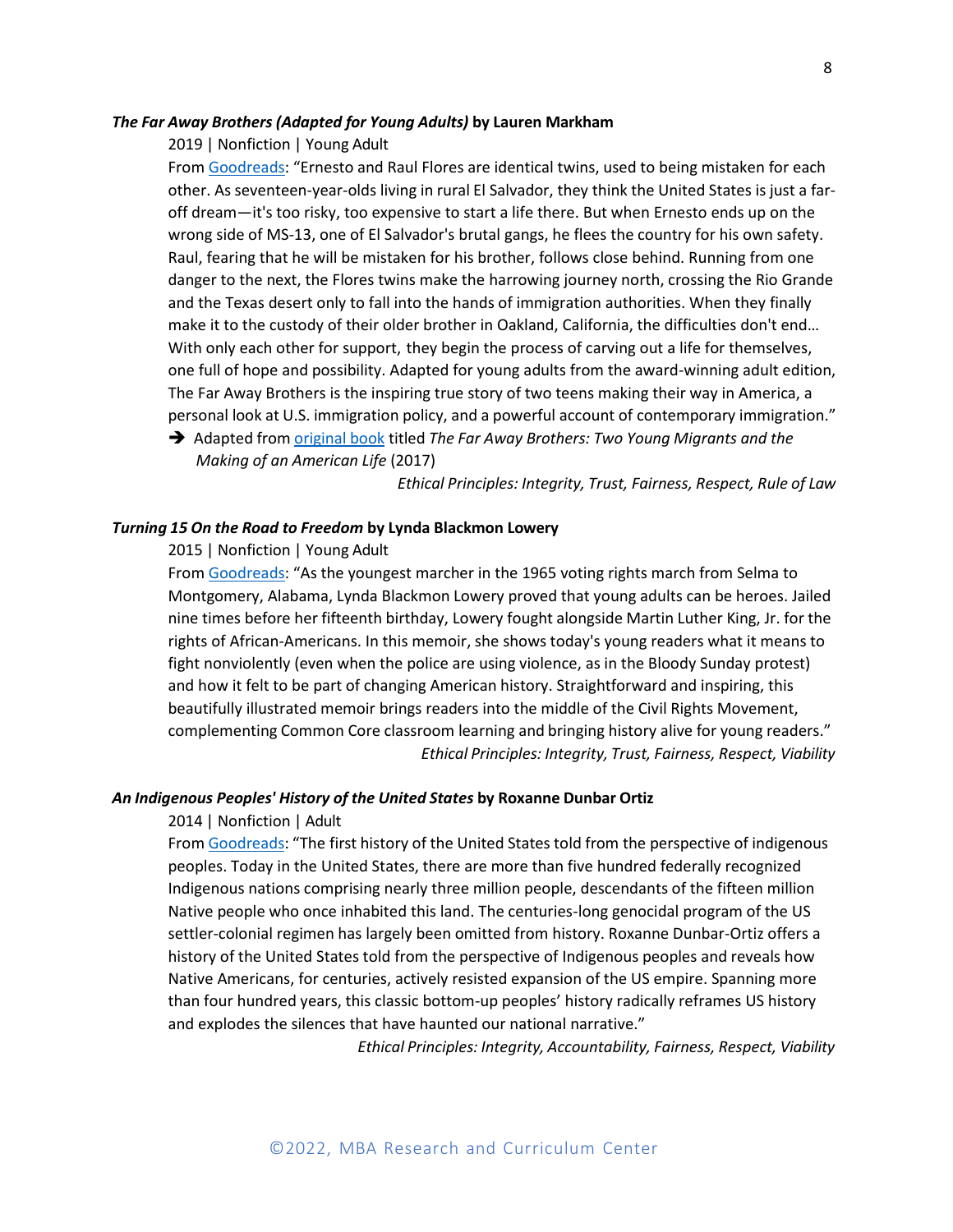# *I am Malala: The Story of the Girl Who Stood Up for Education and Was Shot by the Taliban* **by Malala Yousafzai**

#### 2012 | Nonfiction | Adult

From Goodreads: "When the Taliban took control of the Swat Valley in Pakistan, one girl spoke out. Malala Yousafzai refused to be silenced and fought for her right to an education. On Tuesday, October 9, 2012, when she was fifteen, she almost paid the ultimate price. She was shot in the head at point-blank range while riding the bus home from school, and few expected her to survive. Instead, Malala's miraculous recovery has taken her on an extraordinary journey from a remote valley in northern Pakistan to the halls of the United Nations in New York. At sixteen, she has become a global symbol of peaceful protest and the youngest-ever Nobel Peace Prize laureate. I Am Malala is the remarkable tale of a family uprooted by global terrorism, of the fight for girls' education, of a father who, himself a school owner, championed and encouraged his daughter to write and attend school, and of brave parents who have a fierce love for their daughter in a society that prizes sons."

*Ethical Principles: Integrity, Fairness, Respect, Rule of Law, Viability*

# *The Immortal Life of Henrietta Lacks* **by Rebecca Skloot**

2010 | Nonfiction | Adult | Content Warning: sexual violence From Goodreads: "Her name was Henrietta Lacks, but scientists know her as HeLa. She was a poor Southern tobacco farmer who worked the same land as her slave ancestors, yet her cells taken without her knowledge—became one of the most important tools in medicine. HeLa cells were vital for developing the polio vaccine; uncovered secrets of cancer, viruses, and the atom bomb's effects; helped lead to important advances like in vitro fertilization, cloning, and gene mapping; and have been bought and sold by the billions. Yet Henrietta Lacks remains virtually unknown, buried in an unmarked grave. As Rebecca Skloot so brilliantly shows, the story of the Lacks family — past and present — is inextricably connected to the dark history of experimentation on African Americans, the birth of bioethics, and the legal battles over whether we control the stuff we are made of."

*Ethical Principles: Integrity, Accountability, Transparency, Fairness, Respect*

# *Making Our Way Home* **by Blair Imani**

# 2020 | Nonfiction | Adult

From Goodreads: "A powerful illustrated history of the Great Migration and its sweeping impact on Black and American culture, from Reconstruction to the rise of hip hop. Over the course of six decades, an unprecedented wave of Black Americans left the South and spread across the nation in search of a better life—a migration that sparked stunning demographic and cultural changes in twentieth-century America. Through gripping and accessible historical narrative paired with illustrations, author and activist Blair Imani examines the largely overlooked impact of The Great Migration and how it affected—and continues to affect—Black identity and America as a whole. Making Our Way Home explores issues like voting rights, domestic terrorism, discrimination, and segregation alongside the flourishing of arts and culture, activism, and civil rights."

*Ethical Principles: Integrity, Accountability, Transparency, Fairness, Respect*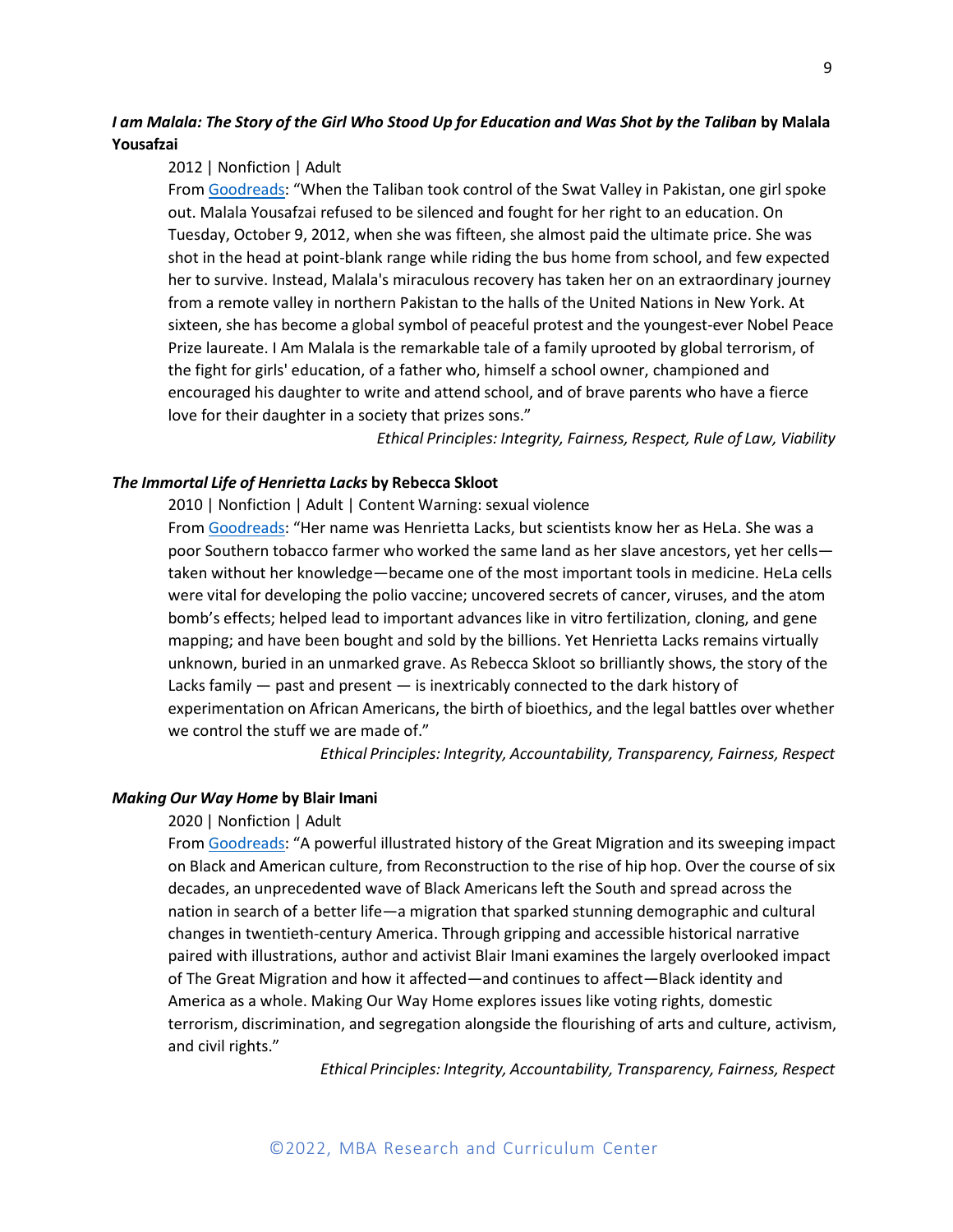#### *Eating Animals* **by Jonathan Safran Foer**

# 2009 | Nonfiction | Adult

From Goodreads: "Jonathan Safran Foer spent much of his life oscillating between enthusiastic carnivore and occasional vegetarian. Once he started a family, the moral dimensions of food became increasingly important. Faced with the prospect of being unable to explain why we eat some animals and not others, Foer set out to explore the origins of many eating traditions and the fictions involved with creating them. Traveling to the darkest corners of our dining habits, Foer raises the unspoken question behind every fish we eat, every chicken we fry, and every burger we grill."

*Ethical Principles: Integrity, Accountability, Respect, Viability*

# *Boots on the Ground: America's War in Vietnam* **by Elizabeth Partridge**

# 2018 | Nonfiction | Young Adult

From this article: "Boots On The Ground is a chronological examination of the Vietnam War as it unfolded, and also framed by the story of how the Vietnam Memorial in Washington came about. It is a meditation on how a nation remembers war and why memory is so fraught. The special sauce here is a convention that many adult writers use. Partridge shows the war, as it happened, through the eyes of eight characters. These characters include soldiers on the ground, a nurse, a refugee, and political leaders. The core characters in the book are all still alive today. Partridge did a lot of original reporting to give her readers these varied perspectives. The fact that the characters in Partridge's account are still walking around among us—and still grappling with the legacies of the Vietnam War—makes it easier for this history to penetrate for young people."

*Ethical Principles: Accountability, Transparency, Fairness, Respect*

# *Symphony for the City of the Dead* **by MT Anderson**

2015 | Nonfiction | Young Adult

From this article: "Symphony for the City of the Dead is, in brief, the story of the Russian composer Dimitri Shostakovich and his Seventh Symphony, which he composed during the 444 day Siege of Leningrad by Hitler's armies during World War Two. Estimates are that a million people died during the siege. Anderson's book is about that piece of music and its significance, but it's also about Leningrad and Russia. Overlaid on all of that, it's also almost an espionage caper—with the microfilm holding the Seventh Symphony score spirited out of Russia and following an unbelievably byzantine route that brought it to the United States. The plan was to perform the symphony as a way of drumming up support for Russia during World War Two."

**→** Here is a Teacher's Resource for this book.

*Ethical Principles: Accountability, Trust, Respect*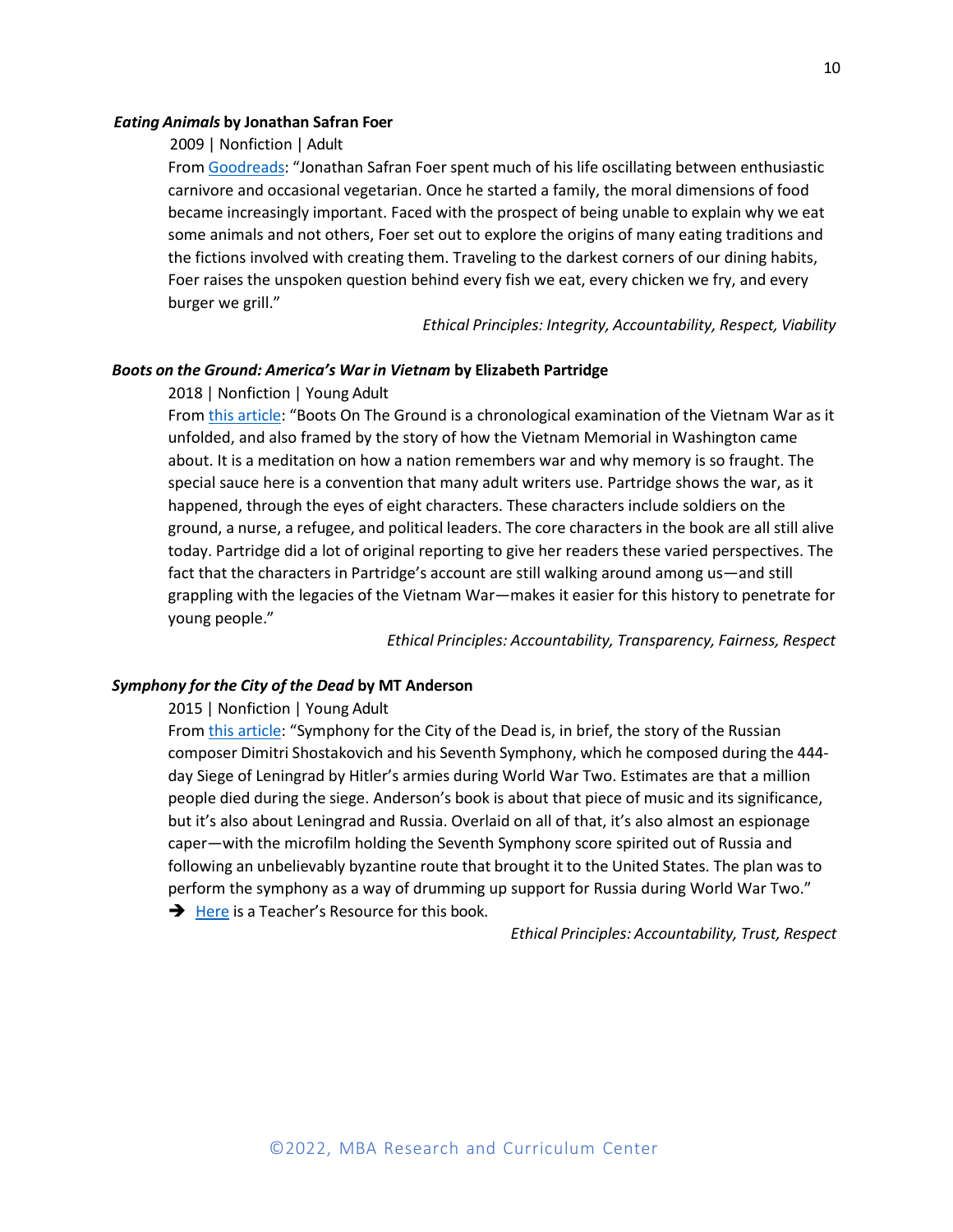# <span id="page-12-0"></span>Fiction Books

# *The Outsiders* **by S.E. Hinton**

1967 | Fiction | Young Adult | Content Warning: suicide

From Goodreads: "The Outsiders is about two weeks in the life of a 14-year-old boy. The novel tells the story of Ponyboy Curtis and his struggles with right and wrong in a society in which he believes that he is an outsider. According to Ponyboy, there are two kinds of people in the world: greasers and socs. A soc (short for "social") has money, can get away with just about anything, and has an attitude longer than a limousine. A greaser, on the other hand, always lives on the outside and needs to watch his back. Ponyboy is a greaser, and he's always been proud of it, even willing to rumble against a gang of socs for the sake of his fellow greasers—until one terrible night when his friend Johnny kills a soc. The murder gets under Ponyboy's skin, causing his bifurcated world to crumble and teaching him that pain feels the same whether a soc or a greaser."

 $\rightarrow$  Movie version is also on this list (p. 25)

*Ethical Principles: Integrity, Trust, Accountability, Fairness, Respect, Viability*

# *The Giver* **by Lois Lowry**

# 1993 | Fiction | Young Adult

From Goodreads: "Twelve-year-old Jonas lives in a seemingly ideal world. Not until he is given his life assignment as the Receiver does he begin to understand the dark secrets behind this fragile community."

*Ethical Principles: Integrity, Trust, Accountability, Fairness, Rule of Law, Viability*

# *The Sin Eater's Daughter* **by Melina Salisbury**

#### 2015 | Fiction | Young Adult

From Goodreads: "Sixteen-year-old Twylla lives in the castle. But although she's engaged to the prince, no one speaks to her. No one even looks at her. Because Twylla isn't a member of the court. She's the executioner. So each week, she's taken to the prison and forced to lay her hands on those accused of treason. No one will ever love her. Who could care for a girl with murder in her veins? But then a new guard arrives, a boy whose playful smile belies his deadly swordsmanship. Yet a treasonous romance is the least of Twylla's problems. The queen has a plan to destroy her enemies—a plan that requires an unthinkable sacrifice. Will Twylla do what it takes to protect her kingdom? Or will she abandon her duty in favor of a doomed love?" *Ethical Principles: Integrity, Trust, Accountability, Fairness, Rule of Law, Viability*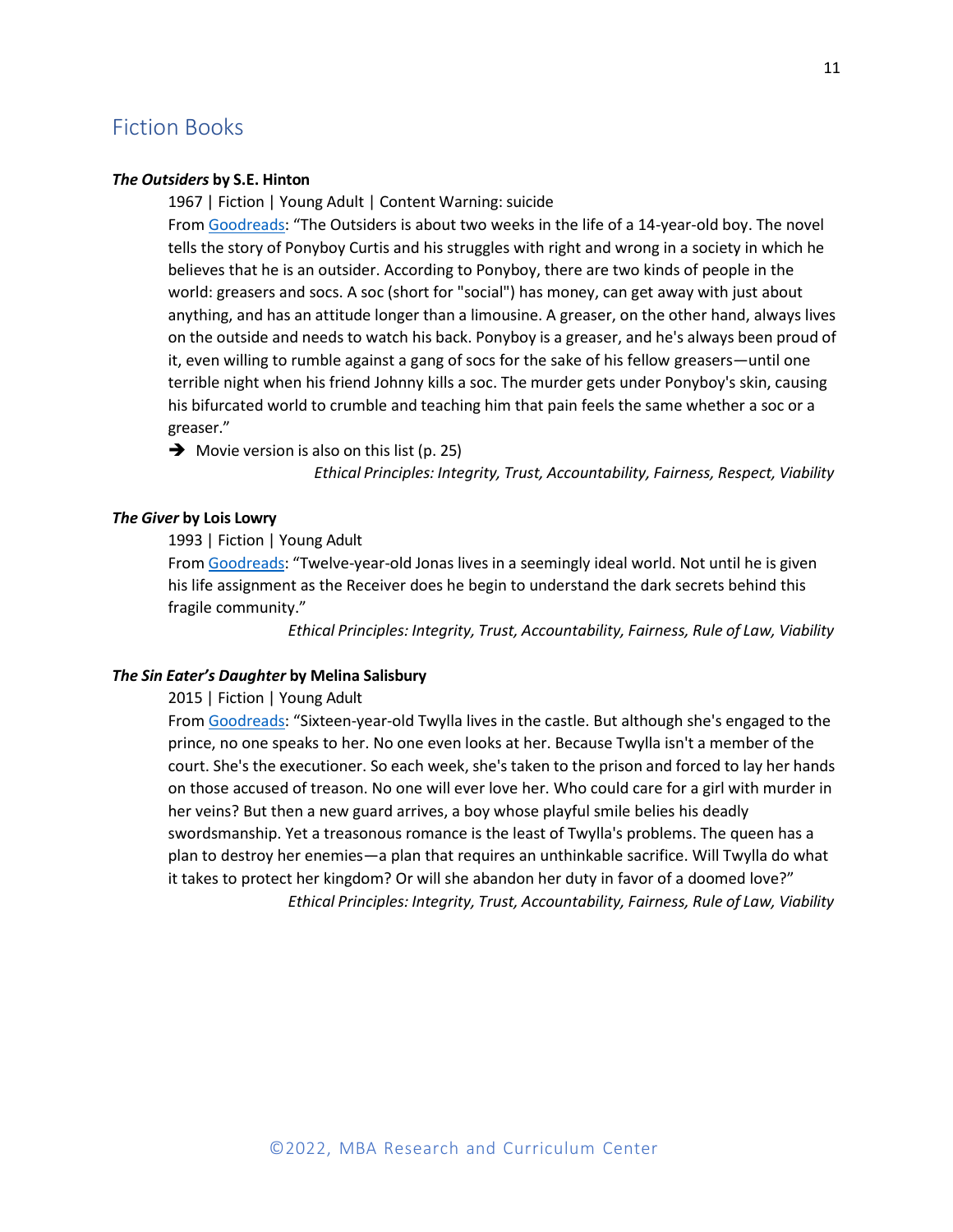#### *The Book Thief* **by Markus Zusak**

2005 | Fiction | Young Adult

From Goodreads: "It is 1939. Nazi Germany. The country is holding its breath. Death has never been busier, and will be busier still. By her brother's graveside, Liesel's life is changed when she picks up a single object, partially hidden in the snow. It is The Gravedigger's Handbook, left behind there by accident, and it is her first act of book thievery. But these are dangerous times. When Liesel's foster family hides a Jew in their basement, Liesel's world is both opened up, and closed down. In superbly crafted writing that burns with intensity, award-winning author Markus Zusak has given us one of the most enduring stories of our time."

*Ethical Principles: Integrity, Trust, Fairness, Respect, Rule of Law, Viability*

# *Lord of the Flies* **by William Golding**

#### 1954 | Fiction | Young Adult

From Goodreads: "At the dawn of the next world war, a plane crashes on an uncharted island, stranding a group of schoolboys. At first, with no adult supervision, their freedom is something to celebrate; this far from civilization the boys can do anything they want. Anything. They attempt to forge their own society, failing, however, in the face of terror, sin and evil. And as order collapses, as strange howls echo in the night, as terror begins its reign, the hope of adventure seems as far from reality as the hope of being rescued. Labeled a parable, an allegory, a myth, a morality tale, a parody, a political treatise, even a vision of the apocalypse, Lord of the Flies is perhaps our most memorable novel about 'the end of innocence, the darkness of man's heart.'"

*Ethical Principles: Integrity, Trust, Accountability, Fairness, Respect, Viability*

#### *Six of Crows* **by Leigh Bardugo**

2015 | Fiction | Young Adult

From Goodreads: "Ketterdam: a bustling hub of international trade where anything can be had for the right price—and no one knows that better than criminal prodigy Kaz Brekker. Kaz is offered a chance at a deadly heist that could make him rich beyond his wildest dreams. But he can't pull it off alone…Kaz's crew is the only thing that might stand between the world and destruction—if they don't kill each other first."

*Ethical Principles: Integrity, Trust, Accountability, Transparency, Respect, Viability*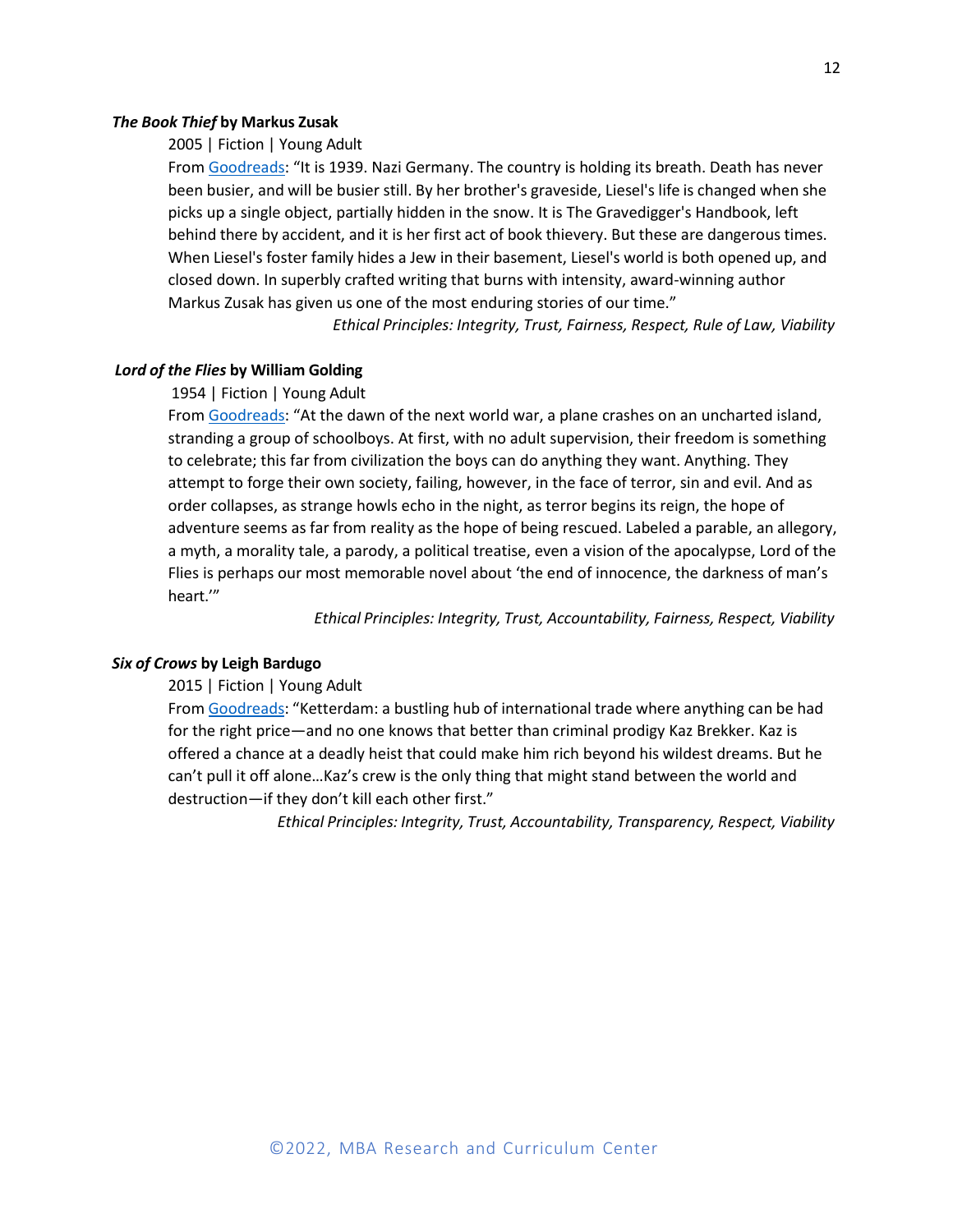#### *Code Name Verity* **by Elizabeth Wein**

2012 | Fiction | Young Adult

From Goodreads: "Oct. 11th, 1943—A British spy plane crashes in Nazi-occupied France. Its pilot and passenger are best friends. One of the girls has a chance at survival. The other has lost the game before it's barely begun. When "Verity" is arrested by the Gestapo, she's sure she doesn't stand a chance. As a secret agent captured in enemy territory, she's living a spy's worst nightmare. Her Nazi interrogators give her a simple choice: reveal her mission or face a grisly execution… Verity battles for her life, confronting her views on courage and failure and her desperate hope to make it home. But will trading her secrets be enough to save her from the enemy? Harrowing and beautifully written, Elizabeth Wein creates a visceral read of danger, resolve, and survival that shows just how far true friends will go to save each other."

*Ethical Principles: Integrity, Trust, Accountability, Transparency, Fairness, Viability*

# *Blackwater* **by Eve Bunting**

1999 | Fiction | Grades 6-8

From GoodReads: "Thirteen-year-old Brodie Lynch is ready for the perfect summer along the Blackwater River. But then his troubled cousin Alex comes to visit. A harmless prank goes too far, and in the end one teen is drowned and another is missing. Will Brodie face the truth of these tragic events, or will he hide behind the lies created to protect him?"

*Ethical Principles: Integrity, Trust, Accountability, Transparency, Rule of Law*

#### *Some Girls Are* **by Courtney Summers**

2010 | Fiction | Young Adult | Content Warning: sexual violence From Barnes & Noble: "Regina is a pitiless mean girl at the top of her high school's food chainuntil she puts her trust in the wrong person following a rape attempt by her best friend's boyfriend. Her friends turn on her, their abuse rapidly escalates, and the only people willing to put a hand out to help are two former victims of her clique's mindlessly cruel scorched-earth campaigns. Regina endures the growing pains of her stunted conscience, and balancing righteous anger with the knowledge that she's getting exactly what she once dished out." *Ethical Principles: Integrity, Trust, Accountability, Fairness, Respect*

# *To Kill a Mockingbird* **by Harper Lee**

# 1960 | Fiction | Grades 9-12

From GoodReads: "The unforgettable novel of a childhood in a sleepy Southern town and the crisis of conscience that rocked it…Compassionate, dramatic, and deeply moving, To Kill A Mockingbird takes readers to the roots of human behavior  $-$  to innocence and experience, kindness and cruelty, love and hatred, humor and pathos… this regional story by a young Alabama woman claims universal appeal."

- → Also available as a graphic novel by Harper Lee & Fred Fordham (adapter/illustrator)
- $\rightarrow$  Movie version is also on this list (p. 24)

*Ethical Principles: Integrity, Trust, Fairness, Respect, Rule of Law*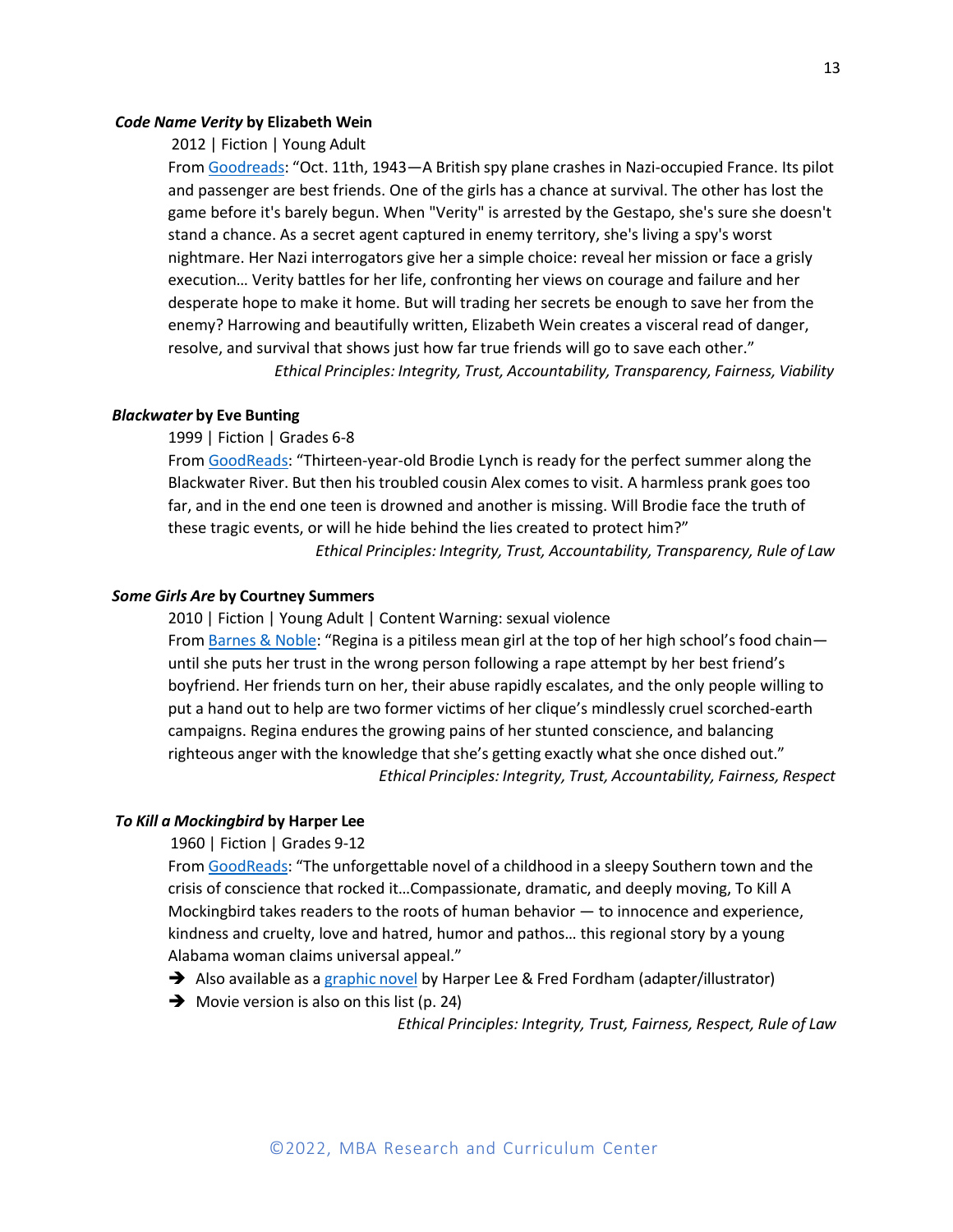# *Trash* **by Andy Mulligan**

2010 | Fiction | Young Adult

From Goodreads: "In an unnamed Third World country, in the not-so-distant future, three "dumpsite boys" make a living picking through the mountains of garbage on the outskirts of a large city. One unlucky-lucky day, Raphael finds something very special and very mysterious. So mysterious that he decides to keep it, even when the city police offer a handsome reward for its return. That decision brings with it terrifying consequences, and soon the dumpsite boys must use all of their cunning and courage to stay ahead of their pursuers. It's up to Raphael, Gardo, and Rat—boys who have no education, no parents, no homes, and no money—to solve the mystery and right a terrible wrong."

*Ethical Principles: Integrity, Trust, Fairness, Respect, Rule of Law*

# *Feed* **by M.T. Anderson**

2002 | Fiction | Young Adult

From Barnes & Noble: "Feed [explores] a callow young man's first brush with complexity in any form, moral or otherwise. It's hilarious and terrifying, heart-lifting and dark, set in a future world where everyone has a feed installed in their heads that makes life a constant multimedia assault. Titus is a carefree kid who loves nothing more than his feed and trying to outrun boredom with his overstimulated friends, until a hacking incident takes him offline and bonds him to Violet, a fellow victim with the unheard-of desire to fight the feed."

*Ethical Principles: Integrity, Trust, Fairness, Respect, Viability*

# *The Battle of Jericho* **by Sharon M. Draper**

2003 | Fiction | Young Adult | Content Warning: sexual violence

From Goodreads: "Sixteen-year-old Jericho is psyched when he and his cousin and best friend, Josh, are invited to pledge for the Warriors of Distinction, the oldest and most exclusive club in school. But as the secret initiation rites grow increasingly humiliating and force Jericho to make painful choices, he starts to question whether membership in the Warriors of Distinction is worth it. How far will he have to go to wear the cool black silk Warriors jacket? How high a price will he have to pay to belong? The answers are devastating beyond Jericho's imagination." *Ethical Principles: Integrity, Trust, Accountability, Fairness, Respect*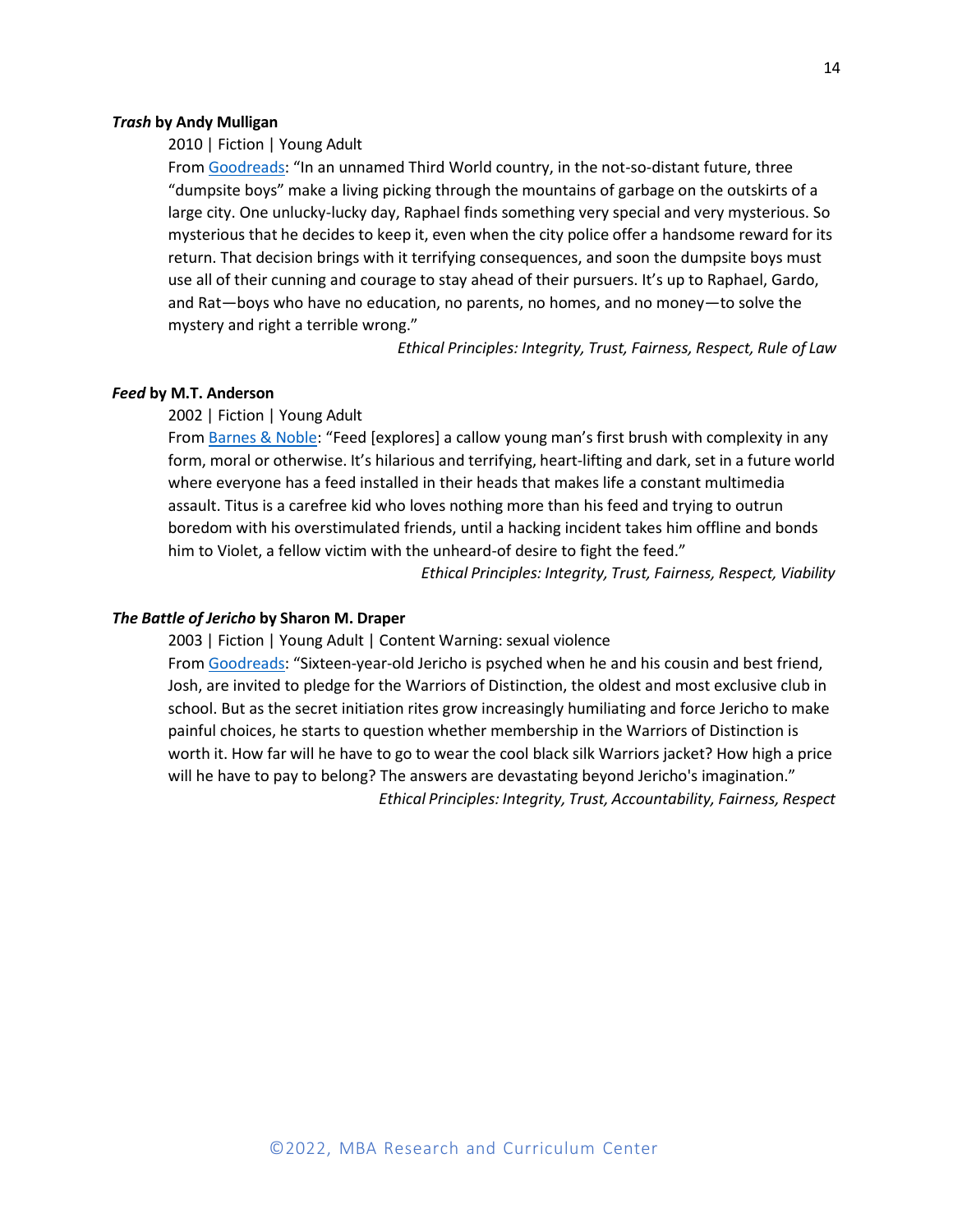#### *Exo* **by Fonda Lee**

2017 | Science Fiction | Young Adult

From Goodreads: "It's been a century of peace since Earth became a colony of an alien race with far reaches into the galaxy. Some die-hard extremists still oppose alien rule on Earth, but Donovan Reyes isn't one of them. His dad holds the prestigious position of Prime Liaison in the collaborationist government, and Donovan's high social standing along with his exocel (a remarkable alien technology fused to his body) guarantee him a bright future in the security forces. That is, until a routine patrol goes awry and Donovan's abducted by the human revolutionary group Sapience, determined to end alien control. When Sapience realizes whose son Donovan is, they think they've found the ultimate bargaining chip. But the Prime Liaison doesn't negotiate with terrorists, not even for his own son. Left in the hands of terrorists who have more uses for him dead than alive, the fate of Earth rests on Donovan's survival." *Ethical Principles: Trust, Accountability, Fairness, Respect, Viability*

# *Cross Fire* **by Fonda Lee** (Sequel)

2018 | Science Fiction | Young Adult

From Goodreads: "Earth's century of peace as a colony of an alien race has been shattered. As the alien-run government navigates peace talks with the human terrorist group Sapience, Donovan tries to put his life back together and return to his duty as a member of the security forces. But a new order comes from the alien home planet: withdraw…As word of the withdrawal spreads through the galaxy, suddenly Earth becomes vulnerable to a takeover from other aliens races…As a galactic invasion threatens, Donovan realizes that Sapience holds the key that could stop the pending war. Yet in order to save humankind, all species on Earth will have to work together, and Donovan might just have to make the ultimate sacrifice to convince them."

*Ethical Principles: Integrity, Trust, Accountability, Viability*

#### *Silent to the Bone* **by E.L. Konigsburg**

2000 | Fiction | Young Adult | Content Warning: sexual violence From Goodreads: "Connor is sure his best friend, Branwell, couldn't have hurt Branwell's baby half sister, Nikki. But Nikki lies in a coma, and Branwell is in a juvenile behavioral center, suspected of a horrible crime and unable to utter the words to tell what really happened. Connor is the only one who might be able to break through Branwell's wall of silence. But how can he prove Branwell didn't commit the unspeakable act of which he's accused—when Branwell can't speak for himself?"

*Ethical Principles: Integrity, Trust, Accountability, Fairness, Respect*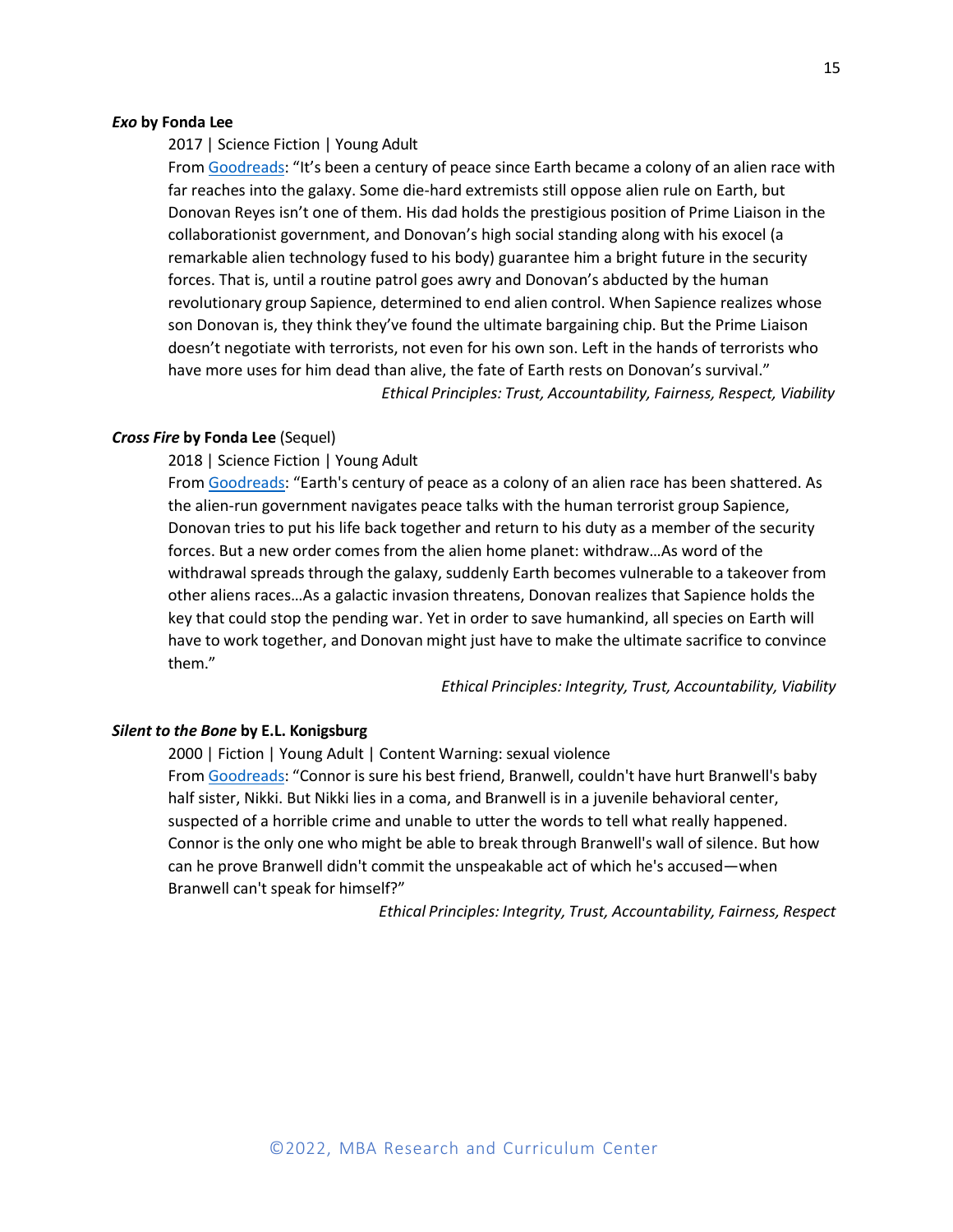#### *I'll Give You the Sun* **by Jandy Nelson**

2014 | Fiction | Young Adult | Content Warnings: homophobia, sexual violence From Goodreads: "At first, Jude and her twin brother Noah are inseparable. Noah draws constantly and is falling in love with the charismatic boy next door, while daredevil Jude wears red-red lipstick, cliff-dives, and does all the talking for both of them. Years later, they are barely speaking. Something has happened to change the twins in different yet equally devastating ways . . . but then Jude meets an intriguing, irresistible boy and a mysterious new mentor. The early years are Noah's to tell; the later years are Jude's. But they each have only half the story, and if they can only find their way back to one another, they'll have a chance to remake their world. This radiant, award-winning novel from the acclaimed author of The Sky Is Everywhere will leave you breathless and teary and laughing—often all at once."

*Ethical Principles: Trust, Accountability, Transparency, Fairness, Respect*

# *The Lost Girl* **by Sangu Mandanna**

#### 2012 | Fiction | Young Adult

From Goodreads: "Eva's life is not her own. She is a creation, an abomination—an echo. Made by the Weavers as a copy of someone else, she is expected to replace a girl named Amarra, her "other," if she ever died… But fifteen years of studying never prepared her for this. Now she must abandon everything she's ever known—the guardians who raised her, the boy she's forbidden to love—to move to India and convince the world that Amarra is still alive… when Eva is unexpectedly dealt a fatal blow that will change her existence forever, she is forced to choose: Stay and live out her years as a copy or leave and risk it all for the freedom to be an original. To be Eva."

*Ethical Principles: Integrity, Trust, Transparency, Respect, Viability*

### *Dear Martin* **by Nic Stone**

2017 | Fiction | Young Adult

From Goodreads: "Justyce McAllister is top of his class and set for the Ivy League—but none of that matters to the police officer who just put him in handcuffs. And despite leaving his rough neighborhood behind, he can't escape the scorn of his former peers or the ridicule of his new classmates. Justyce looks to the teachings of Dr. Martin Luther King Jr. for answers. But do they hold up anymore? He starts a journal to Dr. King to find out. Then comes the day Justyce goes driving with his best friend, Manny, windows rolled down, music turned up—way up, sparking the fury of a white off-duty cop beside them. Words fly. Shots are fired. Justyce and Manny are caught in the crosshairs. In the media fallout, it's Justyce who is under attack."

*Ethical Principles: Trust, Accountability, Transparency, Fairness, Respect*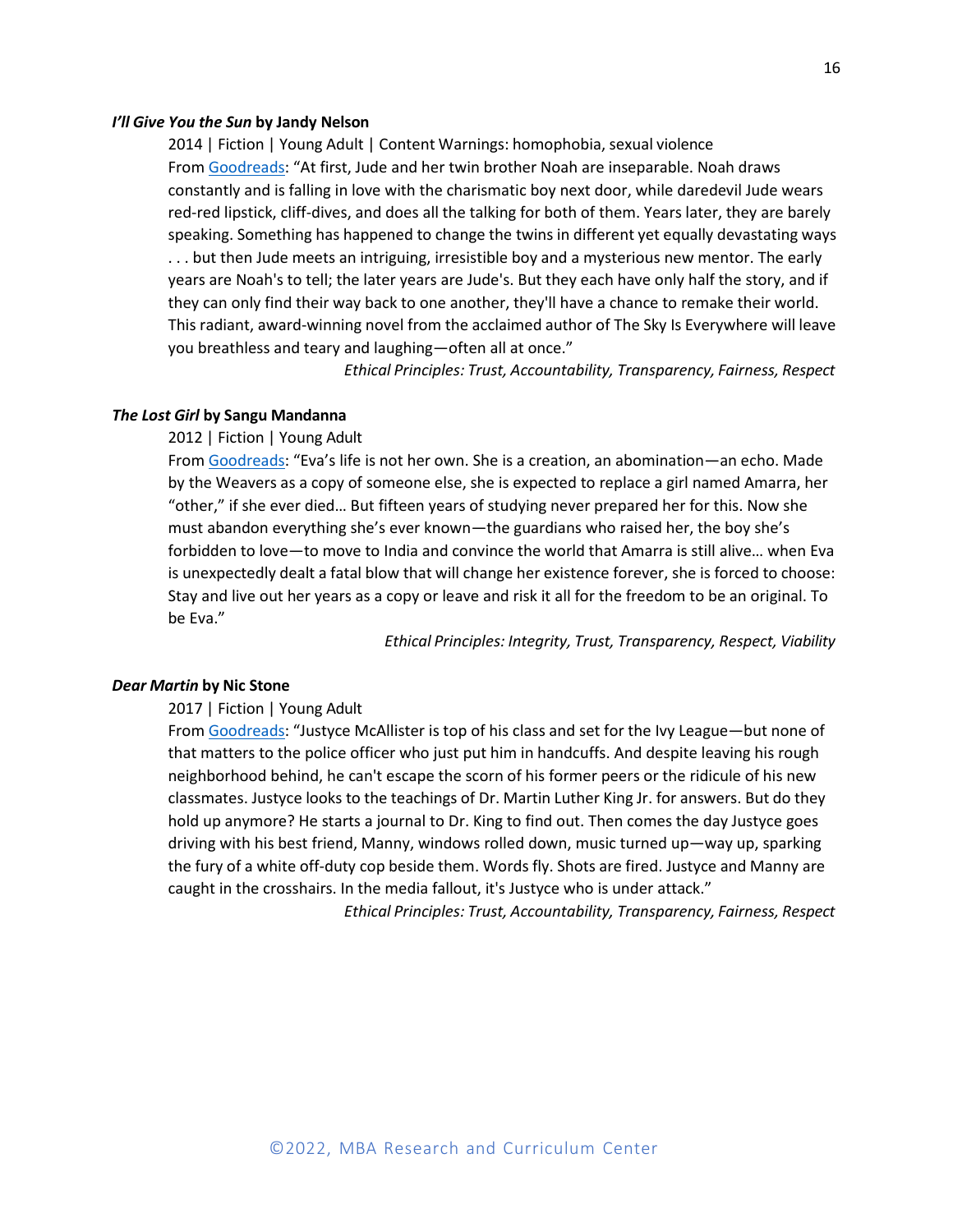#### *Dear Justyce* **by Nic Stone** (Sequel)

2020 | Fiction | Young Adult

From Goodreads: "In the stunning and hard-hitting sequel to the New York Times bestseller Dear Martin, incarcerated teen Quan writes letters to Justyce about his experiences in the American prison system. Shortly after teenager Quan enters a not guilty plea for the shooting death of a police officer, he is placed in a holding cell to await trial. Through a series of flashbacks and letters to Justyce, the protagonist of Dear Martin, Quan's story unravels. From a troubled childhood and bad timing to a coerced confession and prejudiced police work, Nic Stone's newest novel takes an unflinching look at the flawed practices and ideologies that discriminate against African American boys and minorities in the American justice system." *Ethical Principles: Trust, Accountability, Transparency, Fairness, Respect*

# *Running Loose* **by Chris Crutcher**

1983 | Fiction | Young Adult

From Goodreads: "Louie Banks has it made. He's got a starting spot on the football team, good friends, and a smart, beautiful girlfriend who loves him as much as he loves her. Early in the fall, he sees all his ideas of fair play go up in smoke; by spring, what he cares about most has been destroyed. How can Louie keep going when he's lost everything?"

*Ethical Principles: Integrity, Accountability, Fairness, Respect, Viability*

# *Flygirl* **by Sherri L. Smith**

#### 2009 | Fiction | Young Adult

From Goodreads: "Ida Mae Jones dreams of flight. Her daddy was a pilot and being black didn't stop him from fulfilling his dreams. But her daddy's gone now, and being a woman, and being black, are two strikes against her. When America enters the war with Germany and Japan, the Army creates the WASP, the Women Airforce Service Pilots—and Ida suddenly sees a way to fly as well as do something significant to help her brother stationed in the Pacific. But even the WASP won't accept her as a black woman, forcing Ida Mae to make a difficult choice of "passing," of pretending to be white to be accepted into the program. Hiding one's racial heritage, denying one's family, denying one's self is a heavy burden. And while Ida Mae chases her dream, she must also decide who it is she really wants to be."

*Ethical Principles: Integrity, Accountability, Fairness, Respect, Viability*

# *Glory O'Brien's History of the Future* **by A.S. King**

2014 | Fiction | Young Adult

From Barnes & Noble: "In this strange and beautiful book, King explores moral dilemmas both common (how much do you owe a friend you've outgrown, at what point does compliance become enabling) and un[common] (when subject to dark visions of coming disaster, are you responsible for saving the world?). Glory O'Brien is still reeling from her mother's suicide, and about to leave high school for a future she can't envision, when she drinks a substance that opens her mind to detailed visions of an America felled by tyranny and stripped of civil rights. She tries to record a history of the future, while making peace at last with her past." *Ethical Principles: Integrity, Accountability, Fairness, Rule of Law*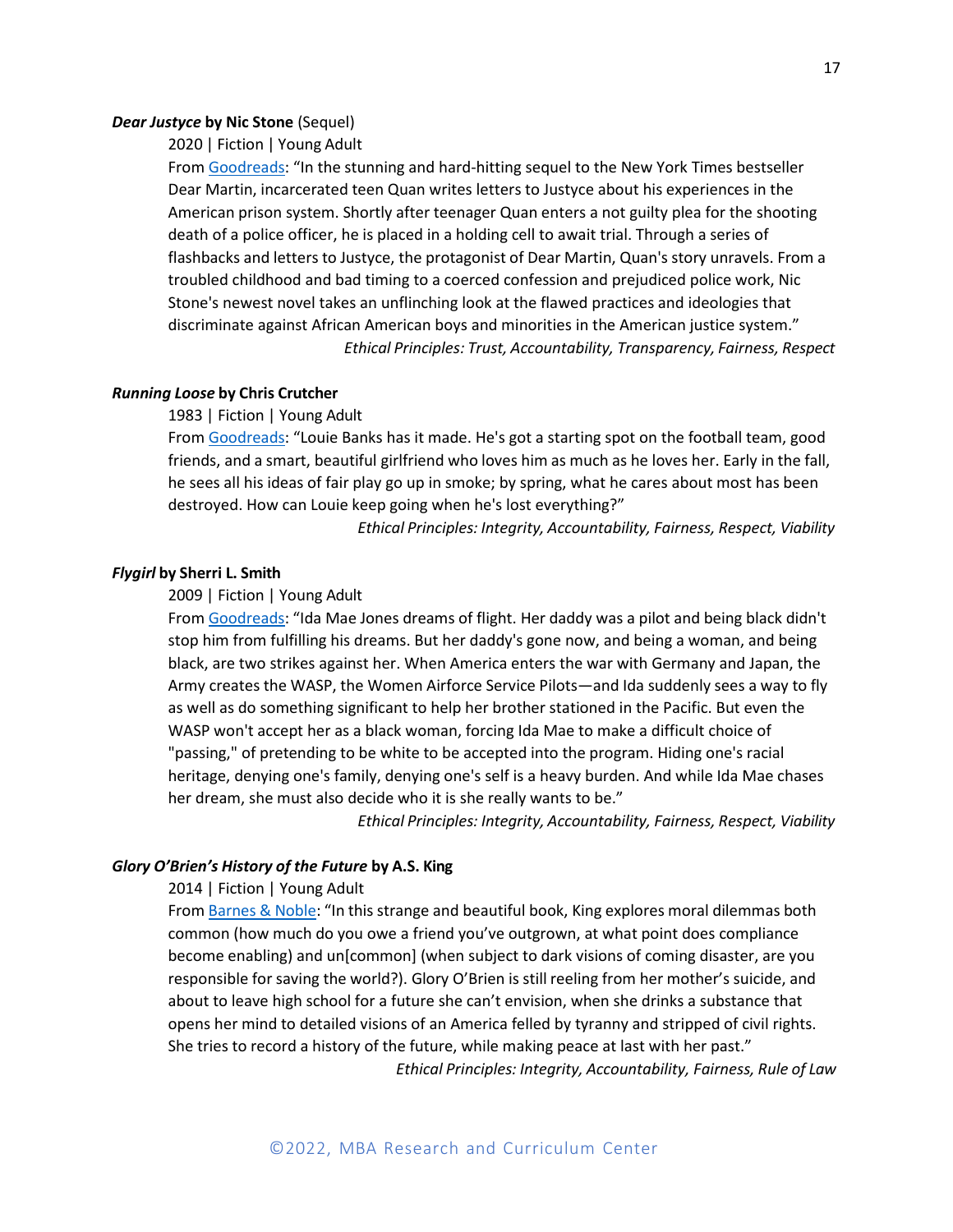#### *More Happy Than Not* **by Adam Silvera**

2015 | Fiction | Young Adult | Content Warnings: homophobia, suicide From Barnes & Noble: "Aaron Soto lives with his mom and brother in a one-bedroom apartment in the Bronx, in a near-future world that's just like our own—but for the existence of a memorysuppressing procedure that allows trauma survivors a chance to live a normal life. The procedure, with all its promise and peril—relief from pain; abandonment of responsibility—lurks at the fringes throughout Aaron's story, one of love and expectation and self-discovery, and of declaring yourself to a world that will never give you a soft landing."

*Ethical Principles: Integrity, Trust, Accountability, Viability*

#### *The Astonishing Life of Octavian Nothing* **by M.T. Anderson**

2006 | Fiction | Young Adult | Content Warning: racism

From Barnes & Noble: "Octavian is a boy raised in genteel captivity by a group of philosophers, who tend to him and his beautiful mother, an exiled princess, in regimented ways. But the nature of their experimentation, the terms on which Octavian lives in their house, and the truth of how he's seen by the larger world remain shrouded by the story's dreamlike atmosphere, until a shocking discovery starts to unravel his life. The book explores gradations of evil, from banal to Grand Guignol, and the terrible consequences of power in the hands of the willfully ignorant."

*Ethical Principles: Integrity, Fairness, Respect, Rule of Law*

#### *Cheating Lessons* **by Nan Willard Cappo**

2016 | Fiction | Young Adult

From Goodreads: "Bernadette Terrell has always known the right thing to do. Not the most popular girl in school, her focus has always been on academic, not social, success. [She is named] to Wickham High School's state championship quiz bowl team… [but] begins to suspect that perhaps someone cheated to get Wickham into the contest and is cheating still. In her search for answers, Bernadette must contend with a situation that isn't black and white, where a community's hope, hard work, and pride are on the line. Is a team—and a school—implicated by one person's behavior? Cappo's blend of suspense and humor makes Cheating Lessons a riveting story about right and wrong—and the downside of trust."

*Ethical Principles: Integrity, Trust, Accountability, Fairness*

# *Going the Wrong Path* **by Arthur Weissmann**

2017 | Fiction | Young Adult

From Goodreads: "The Botelho family emigrates from the African country of Angola to the United States of America for a better life. The Botelho family is working hard and all four are achieving the American Dream, even though Silvio gets mixed with the wrong crowd. Suddenly, a tragedy occurs. Will Silvio's wild side take over? Being Antonio's only adult relative in the United States, will Silvio drag him to his wild ways? This is a compelling story of a young man trying to achieve his academic and professional goals while surrounded by adversity, drug use, drug dealing, and crime. Will he succeed? Or will the environment kill all of his dreams and perhaps even himself?"

*Ethical Principles: Integrity, Trust, Accountability, Viability*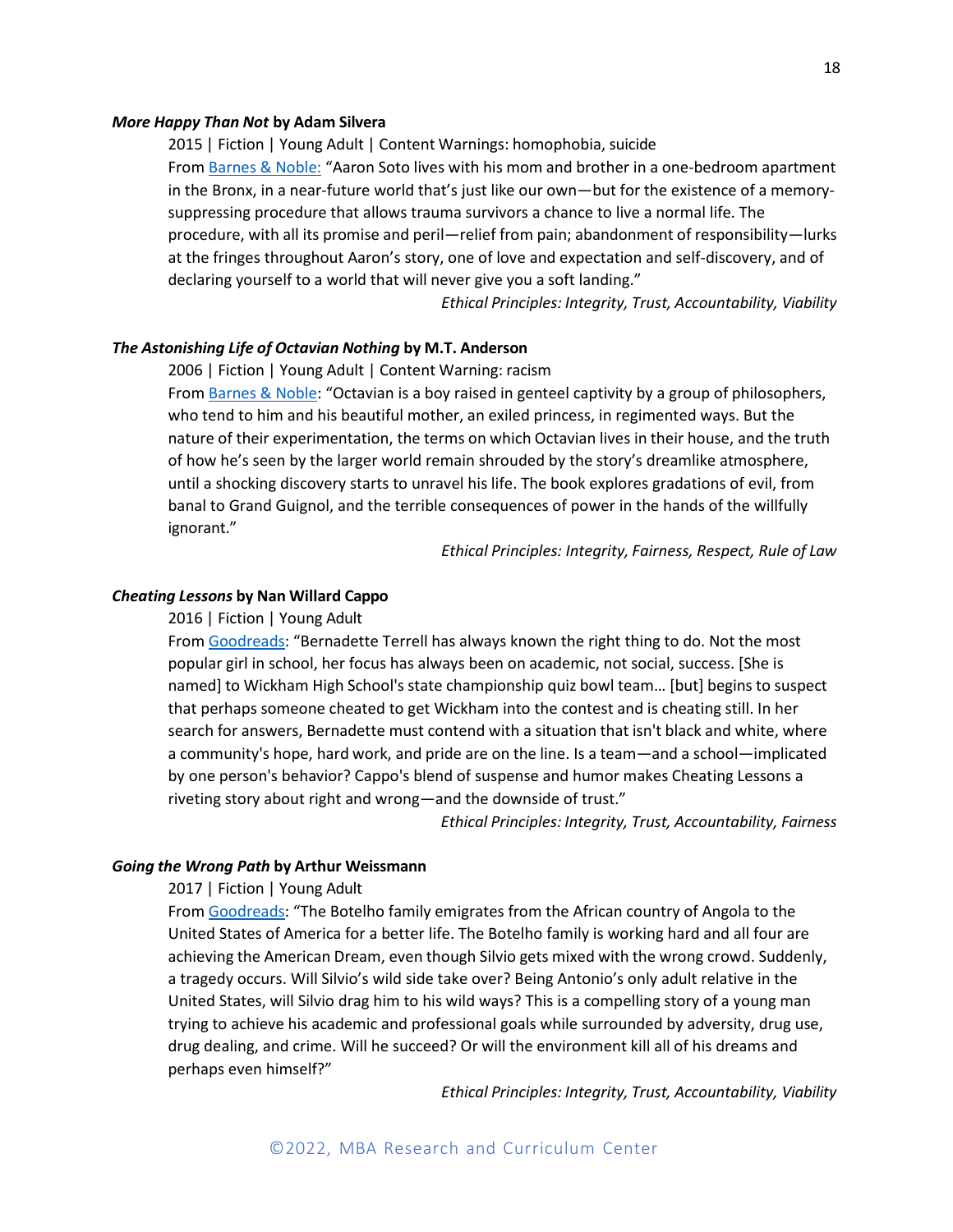# *The Winner's Curse* **by Marie Rutkoski**

#### 2014 | Fiction | Young Adult

From Goodreads: "As a general's daughter in a vast empire that revels in war and enslaves those it conquers, seventeen-year-old Kestrel has two choices: she can join the military or get married. But Kestrel has other intentions. One day, she is startled to find a kindred spirit in a young slave up for auction. Arin's eyes seem to defy everything and everyone. Following her instinct, Kestrel buys him—with unexpected consequences. It's not long before she has to hide her growing love for Arin. But he, too, has a secret, and Kestrel quickly learns that the price she paid for a fellow human is much higher than she ever could have imagined. Set in a richly imagined new world, The Winner's Curse by Marie Rutkoski is a story of deadly games where everything is at stake, and the gamble is whether you will keep your head or lose your heart."

*Ethical Principles: Integrity, Trust, Fairness, Respect*

# *Darius the Great Is Not Okay* **by Adib Khorram**

# 2018 | Fiction | Young Adult

From Goodreads: "Darius Kellner speaks better Klingon than Farsi, and he knows more about Hobbit social cues than Persian ones. He's about to take his first-ever trip to Iran, and it's pretty overwhelming—especially when he's also dealing with clinical depression, a disapproving dad, and a chronically anemic social life. In Iran, he gets to know his ailing but still formidable grandfather, his loving grandmother, and the rest of his mom's family for the first time. And he meets Sohrab, the boy next door who changes everything… Sohrab calls him Darioush—the original Persian version of his name—and Darius has never felt more like himself than he does now that he's Darioush to Sohrab. When it's time to go home to America, he'll have to find a way to be Darioush on his own."

*Ethical Principles: Trust, Transparency, Fairness, Respect*

# *Dariusthe Great Deserves Better* **by Adib Khorram** (Sequel)

# 2020 | Fiction | Young Adult

From Goodreads: "In this companion to the award-winning Darius the Great Is Not Okay, Darius suddenly has it all: a boyfriend, an internship, a spot on the soccer team. It's everything he's ever wanted—but what if he deserves better? Darius Kellner is having a bit of a year. Since his trip to Iran this past spring, a lot has changed. He's getting along with his dad, and his best friend Sohrab is only a Skype call away. Between his first boyfriend, Landon, his varsity soccer practices, and his internship at his favorite tea shop, Darius is feeling pretty okay. Like he finally knows what it means to be Darius Kellner. Then, of course, everything changes…Darius thought he knew exactly who he was and what he wanted, but maybe he was wrong. Maybe he deserves better."

*Ethical Principles: Trust, Transparency, Fairness, Respect*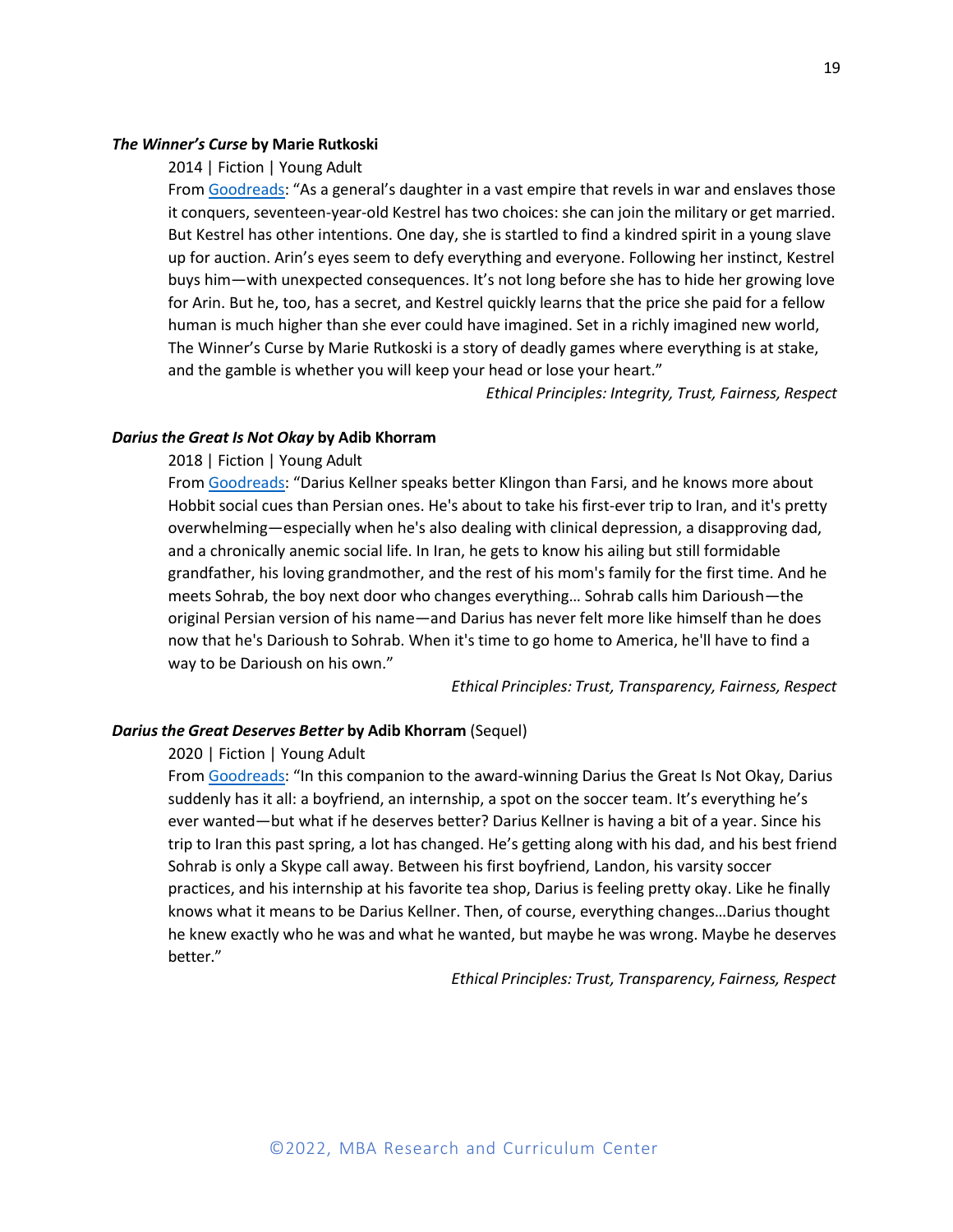#### *Stargirl* **by Jerry Spinelli**

2002 | Fiction | Young Adult

From Goodreads: "Leo Borlock follows the unspoken rule at Mica Area High School: don't stand out—under any circumstances! Then Stargirl arrives at Mica High and everything changes—for Leo and for the entire school. After 15 years of home schooling, Stargirl bursts into tenth grade in an explosion of color and a clatter of ukulele music, enchanting the Mica student body. But the delicate scales of popularity suddenly shift, and Stargirl is shunned for everything that makes her different. Somewhere in the midst of Stargirl's arrival and rise and fall, normal Leo Borlock has tumbled into love with her. In a celebration of nonconformity, Jerry Spinelli weaves a tense, emotional tale about the fleeting, cruel nature of popularity—and the thrill and inspiration of first love."

 $\rightarrow$  Movie version is also on this list (p. 26)

*Ethical Principles: Integrity, Transparency, Fairness, Respect*

# *Love, Stargirl* **by Jerry Spinelli** (Sequel)

2007 | Fiction | Young Adult

From Goodreads: "LOVE, STARGIRL picks up a year after Stargirl ends and reveals the new life of the beloved character who moved away so suddenly at the end of Stargirl. The novel takes the form of "the world's longest letter," in diary form, going from date to date through a little more than a year's time. In her writing, Stargirl mixes memories of her bittersweet time in Mica, Arizona, with involvements with new people in her life. In Love, Stargirl, we hear the voice of Stargirl herself as she reflects on time, life, Leo, and—of course—love."

*Ethical Principles: Integrity, Transparency, Fairness, Respect*

#### *The Bubble Wrap Boy* **by Phil Earle**

2014 | Fiction | Young Adult

From Goodreads: "Charlie Han's troubles are way bigger than he is. At school, he's branded an outsider, a loser—the tiny kid from the Chinese Chippy. His only ally is Sinus Sedgely, the only lad in school with a worse reputation than Charlie himself. Life at home isn't much better. His dad is better with a wok than he is with words, and his mum is suffocating the life out of Charlie, wrapping him in enough cotton wool to fill a pharmacy. But when a new passion leads Charlie to the mother of all confrontations, he finds his mum's been hiding a massive secret. A secret that whilst shocking, might actually lead Charlie to feeling ten feet tall. The Bubble Wrap Boy is about the terrors of friendship, family and one undersized boy's ability to think BIG..."

*Ethical Principles: Integrity, Transparency, Respect*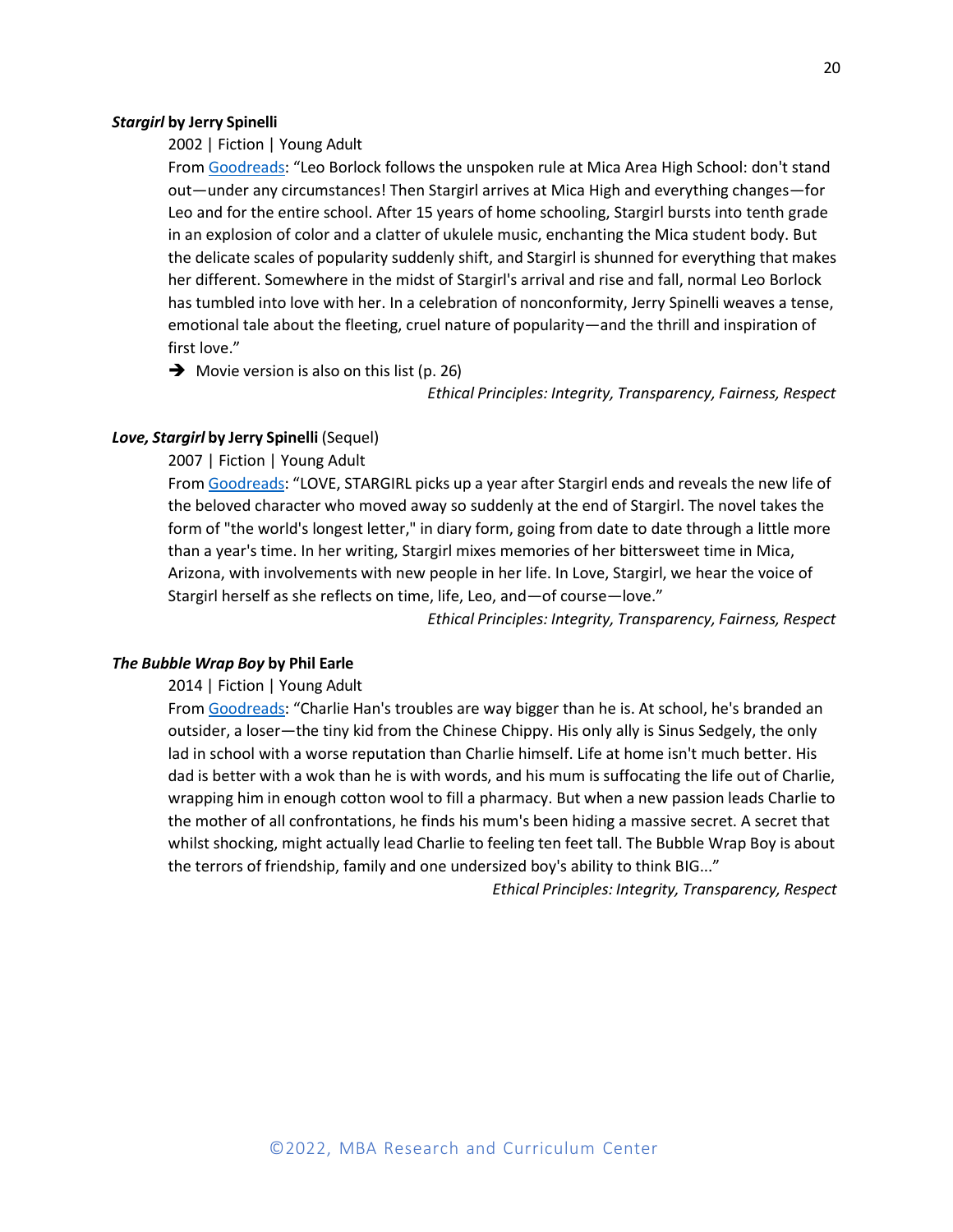#### *Beartown* **by Frederick Backman**

2016 | Fiction | Adult | Content Warnings: homophobia, sexual violence From Goodreads: "People say Beartown is finished. A tiny community nestled deep in the forest, it is slowly losing ground to the ever-encroaching trees. But down by the lake stands an old ice rink, built generations ago by the working men who founded this town. And in that ice rink is the reason people in Beartown believe tomorrow will be better than today. Their junior ice hockey team is about to compete in the national semi-finals, and they actually have a shot at winning. All the hopes and dreams of this place now rest on the shoulders of a handful of teenage boys. Being responsible for the hopes of an entire town is a heavy burden, and the semi-final match is the catalyst for a violent act that will leave a young girl traumatized and a town in turmoil. Accusations are made and, like ripples on a pond, they travel through all of Beartown, leaving no resident unaffected. Beartown explores the hopes that bring a small community together, the secrets that tear it apart, and the courage it takes for an individual to go against the grain." *Ethical Principles: Integrity, Accountability, Fairness, Respect, Rule of Law, Viability*

#### *Us Against You* **by Frederick Backman** (Sequel)

2017 | Fiction | Adult | Content Warnings: homophobia, sexual violence, suicide From Goodreads: "After everything that the citizens of Beartown have gone through, they are struck yet another blow when they hear that their beloved local hockey team will soon be disbanded. What makes it worse is the obvious satisfaction that all the former Beartown players, who now play for a rival team in Hed, take in that fact. Amidst the mounting tension between the two rivals, a surprising newcomer is handpicked to be Beartown's new hockey coach… But bringing this team together proves to be a challenge as old bonds are broken, new ones are formed, and the enmity with Hed grows more and more acute. As the big match approaches, the not-so-innocent pranks and incidents between the communities pile up and their mutual contempt grows deeper."

*Ethical Principles: Integrity, Accountability, Fairness, Respect, Rule of Law, Viability*

# *Flowersfor Algernon* **by Daniel Keyes**

#### 1959 | Fiction | Adult

From Goodreads: "The story of a mentally disabled man whose experimental quest for intelligence mirrors that of Algernon, an extraordinary lab mouse. In diary entries, Charlie tells how a brain operation increases his IQ and changes his life. As the experimental procedure takes effect, Charlie's intelligence expands until it surpasses that of the doctors who engineered his metamorphosis. The experiment seems to be a scientific breakthrough of paramount importance until Algernon begins his sudden, unexpected deterioration. Will the same happen to Charlie?

*Ethical Principles: Trust, Accountability, Fairness, Respect, Viability*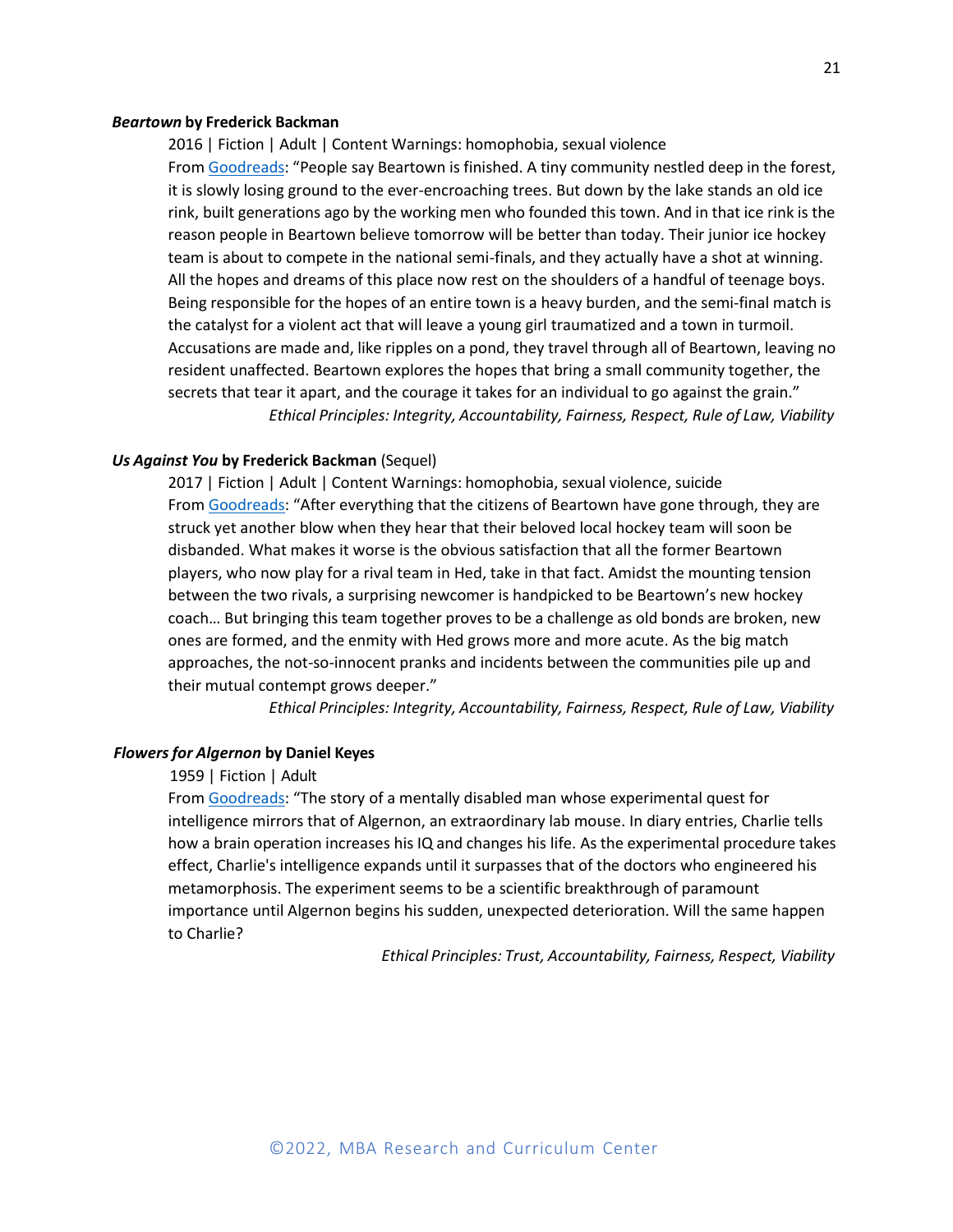#### *My Sister's Keeper* **by Jodi Picoult**

# 2005 | Fiction | Adult

From Goodreads: "The product of preimplantation genetic diagnosis, Anna was conceived as a bone marrow match for [older sister] Kate—a life and a role that she has never challenged... until now. Like most teenagers, Anna is beginning to question who she truly is. But unlike most teenagers, she has always been defined in terms of her sister—and so Anna makes a decision that for most would be unthinkable, a decision that will tear her family apart and have perhaps fatal consequences for the sister she loves. A provocative novel that raises some important ethical issues, My Sister's Keeper is the story of one family's struggle for survival at all human costs and a stunning parable for all time."

➔ Also available as a movie (with different ending from book) (2009) (p. 26) *Ethical Principles: Integrity, Accountability, Fairness, Respect, Viability*

# *The Pact* **by Jodi Picoult**

2006 | Fiction | Adult | Content Warnings: sexual violence

From Goodreads: "For eighteen years the Hartes and the Golds have lived next door to each other [and] grown so close it seems they have always been a part of each other's lives… it's no surprise that in high school [their children] Chris and Emily's friendship blossoms into something more. They've been soul mates since they were born. So when midnight calls from the hospital come in, no one is ready for the appalling truth: Emily is dead at seventeen from a gunshot wound to the head. There's a single unspent bullet in the gun that Chris took from his father's cabinet—a bullet that Chris tells police he intended for himself. But a local detective has doubts about the suicide pact that Chris has described."

*Ethical Principles: Integrity, Accountability, Transparency, Fairness, Respect*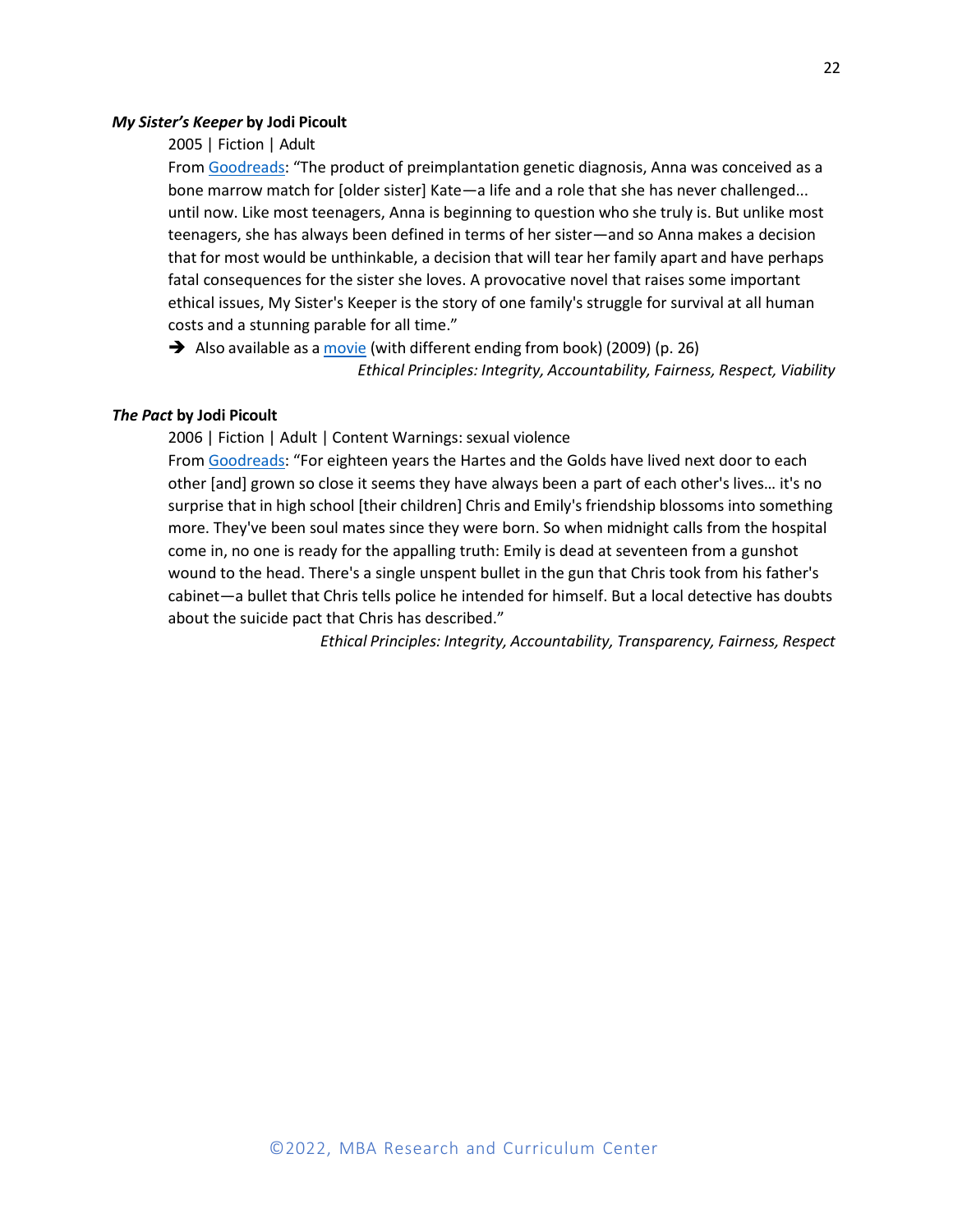# <span id="page-24-0"></span>Biographies & Documentaries

# *Abacus: Small Enough to Jail* **directed by Steve James**

2016 | Documentary | Not Rated

From PBS: "From acclaimed director Steve James, the little-known story of the only U.S. bank prosecuted in relation to the 2008 financial crisis. An Academy Award nominee for Best Documentary Feature in 2018."

*Ethical Principles: Integrity, Accountability, Transparency, Fairness, Rule of Law, Viability*

# *Daisy Bates: First Lady of Little Rock* **by filmmaker Sharon La Cruise**

2010 | Documentary | PG

From **IMBD:** "Daisy Bates: First Lady of Little Rock is the story of a seven-year journey by filmmaker Sharon La Cruise to unravel the life of a forgotten civil rights activist named Daisy Bates. Beautiful, glamorous and articulate, Bates was fearless in her quest for justice, stepping into the spotlight to bring national attention to issues—and some say herself. Unconventional and egotistical, she became a household name in 1957 when she fought for the right of nine black students to attend the all-white Central High School in Little Rock, Arkansas. Her public support culminated in a constitutional crisis—pitting a president against a governor and a community against itself. As head of the Arkansas NAACP and protector of the nine students, Bates would achieve instant fame as the drama played out on national television and in newspapers around the world. But that fame would prove fleeting and Bates would pay a hefty price for her attempts to remain relevant."

*Ethical Principles: Integrity, Trust, Accountability, Fairness, Respect*

# *He Named Me Malala* **directed by Davis Guggenheim**

2015 | Documentary | PG-13 From IMDB: "A look at the events leading up to the Taliban's attack on Pakistani schoolgirl, Malala Yousafzai, for speaking out on girls' education followed by the aftermath, including her speech to the United Nations."

*Ethical Principles: Integrity, Trust, Fairness, Respect, Viability*

# *Selma* **directed by Ava DuVernay**

2014 | Biography | PG-13

From **IMDB**: "A chronicle of Dr. Martin Luther King, Jr.'s campaign to secure equal voting rights via an epic march from Selma to Montgomery, Alabama, in 1965."

*Ethical Principles: Integrity, Fairness, Respect, Viability*

# *13th* **directed by Ava DuVernay**

2016 | Documentary | TV-MA | Content Warning: sexual violence From IMDB: "An in-depth look at the prison system in the United States and how it reveals the nation's history of racial inequality."

*Ethical Principles: Integrity, Accountability, Transparency, Fairness, Respect, Viability*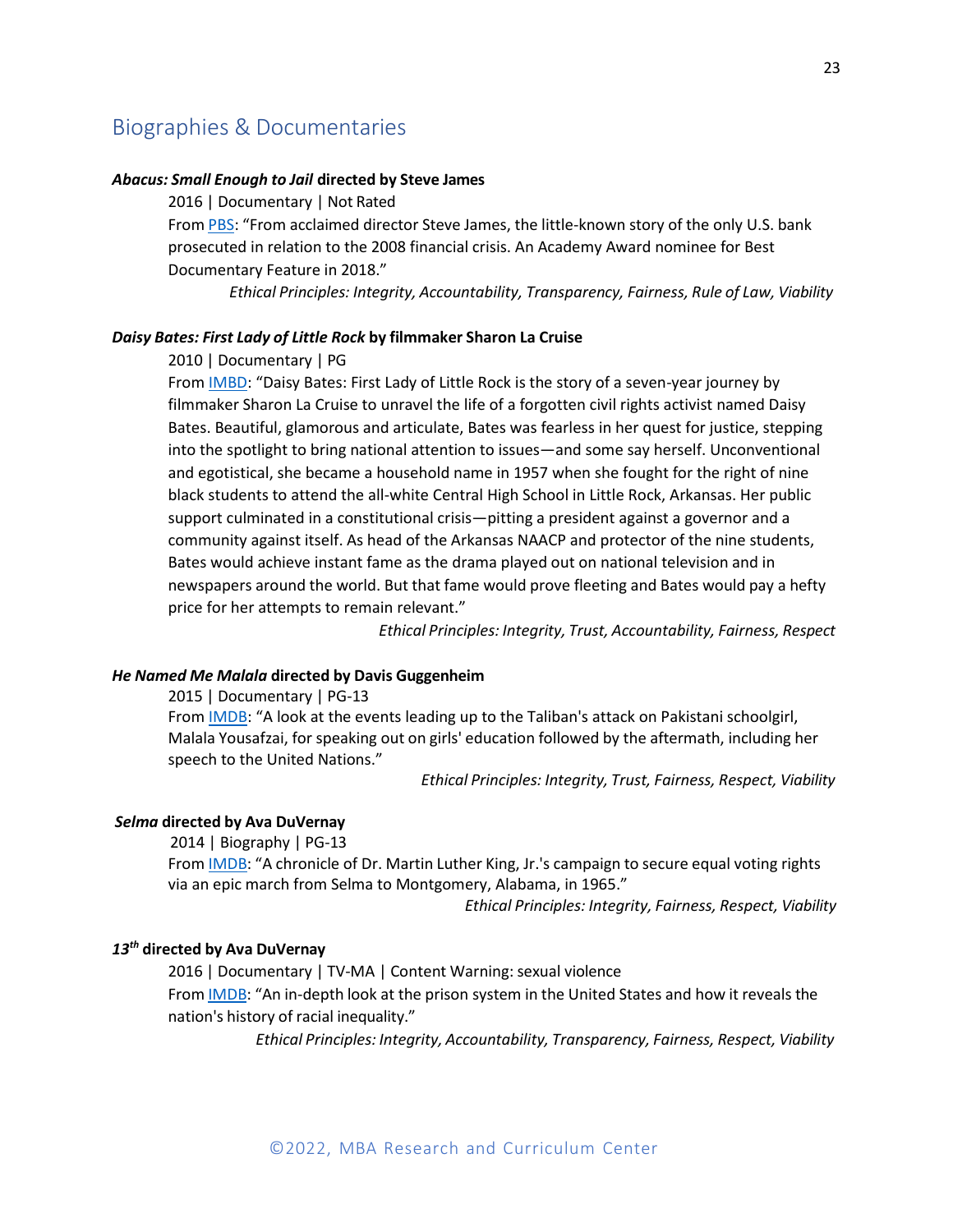# <span id="page-25-0"></span>Biographical Dramas (Based on a True Story)

# *Ruby Bridges* **directed by Euzhan Palcy**

1998 | TV Episode | TV-PG

From IMDB: "In 1960, a six-year-old African-American girl named Ruby Bridges helped to integrate the all-white schools of New Orleans. Although she was the only black girl to come to the school she was sent to, and since all the white mothers pulled their children out of class, she was the only one there. Although she faced a crowd of angry white citizens every day, she emerged unscathed, physically or emotionally. Encouraged by her teacher, a white woman from the North named Barbara Henry, and her mother Lucille, and with her own quiet strength, she eventually broke down a century-old barrier forever, a pivotal moment in the civil-rights movement."

*Ethical Principles: Integrity, Trust, Accountability, Fairness, Respect*

#### *Hidden Figures* **directed by Theodore Melfi**

2016 | Movie | PG

From IMDB: "As the United States raced against Russia to put a man in space, NASA found untapped talent in a group of African-American female mathematicians that served as the brains behind one of the greatest operations in U.S. history. Based on the unbelievably true life stories of three of these women, known as "human computers," we follow these women as they quickly rose the ranks of NASA alongside many of history's greatest minds specifically tasked with calculating the momentous launch of astronaut John Glenn into orbit, and guaranteeing his safe return. Dorothy Vaughan, Mary Jackson, and Katherine Gobels Johnson crossed all gender, race, and professional lines while their brilliance and desire to dream big, beyond anything ever accomplished before by the human race, firmly cemented them in U.S. history as true American heroes."

*Ethical Principles: Integrity, Trust, Fairness, Respect, Viability*

# *October Sky* **directed by Joe Johnston**

1999 | Movie | PG

From **IMDB**: "The true story of Homer Hickam, a coal miner's son who was inspired by the first Sputnik launch to take up rocketry against his father's wishes."

*Ethical Principles: Integrity, Trust, Transparency, Respect*

#### *Remember the Titans* **directed by Boaz Yakin**

2000 | Movie | PG

From **IMDB**: "The true story of a newly appointed African-American coach and his high school team on their first season as a racially integrated unit."

*Ethical Principles: Trust, Accountability, Fairness, Respect*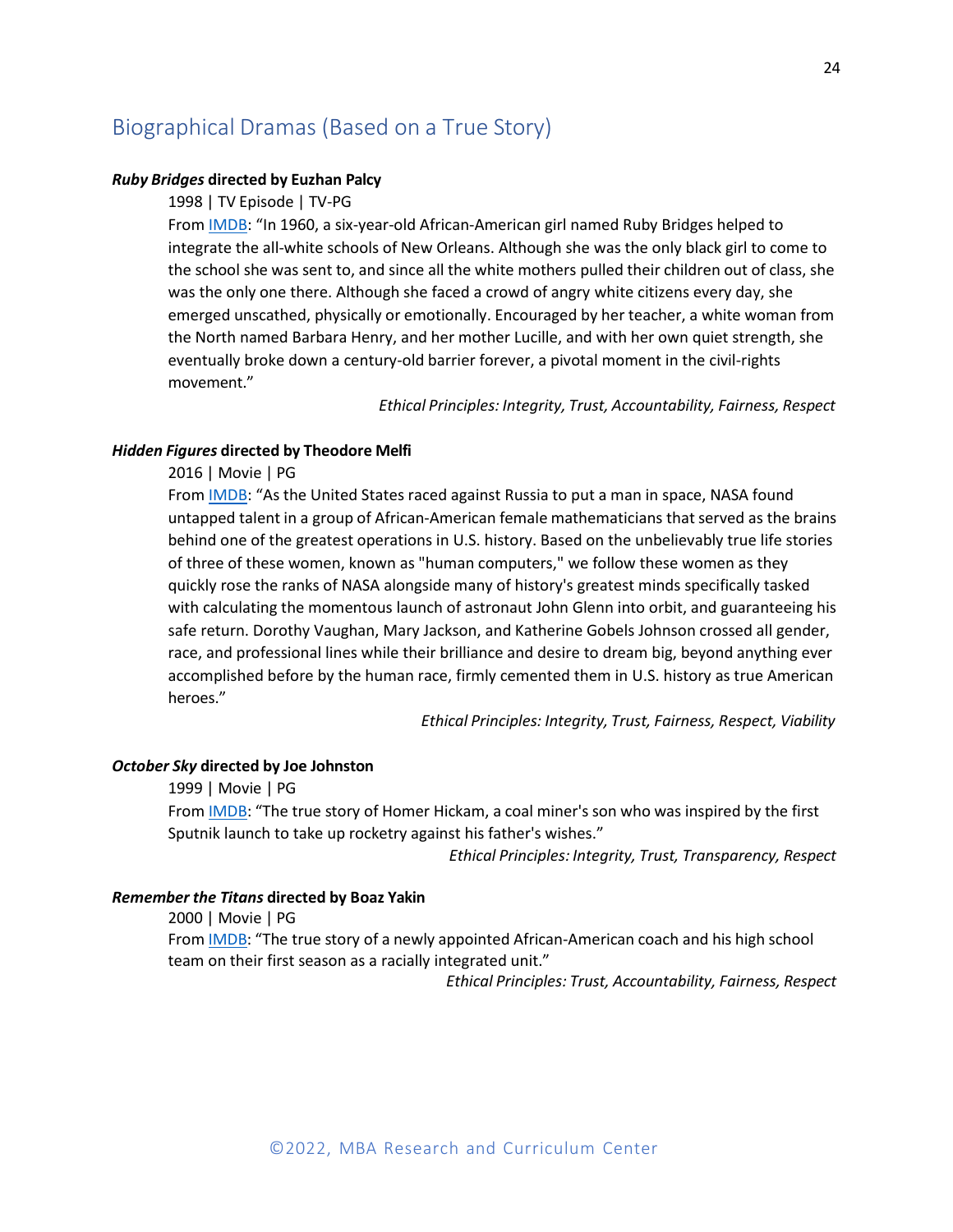#### *McFarland, USA* **directed by Niki Caro**

2015 | Movie | PG

From IMDB: "Jim White moves his family after losing his last job as a football coach, and at his new school he turns seven disappointing students into one of the best cross-country teams in the region."

*Ethical Principles: Integrity, Trust, Respect*

# *Just Mercy* **directed by Destin Daniel Cretton**

2019 | Movie | PG-13

From IMDB: "A powerful and thought-provoking true-story, "Just Mercy" follows young lawyer Bryan Stevenson and his history-making battle for justice. After graduating from Harvard, Bryan might have had his pick of lucrative jobs. Instead, he heads to Alabama to defend those wrongly condemned, with the support of local advocate Eva Ansley. One of his first, and most incendiary, cases is that of Walter McMillian, who, in 1987, was sentenced to die for the notorious murder of an 18-year-old girl, despite a preponderance of evidence proving his innocence and the fact that the only testimony against him came from a criminal with a motive to lie. In the years that follow, Bryan becomes embroiled in a labyrinth of legal and political maneuverings and overt and unabashed racism as he fights for Walter, and others like him, with the odds—and the system—stacked against them."

- $\rightarrow$  Here is a teaching resource.
- $\rightarrow$  Book version is also on this list (p. 4)

*Ethical Principles: Integrity, Trust, Accountability, Fairness, Rule of Law, Viability*

#### *The Blind Side* **directed by John Lee Hancock**

2009 | Movie | PG-13

From IMDB: "The story of Michael Oher, a homeless and traumatized boy who became an All-American football player and first-round NFL draft pick with the help of a caring woman and her family."

*Ethical Principles: Integrity, Trust, Fairness, Respect*

# *Catch Me If You Can* **directed by Steven Spielberg**

2002 | Movie | PG-13

From IMDB: "A true story about Frank Abagnale Jr. who, before his 19th birthday, successfully conned millions of dollars' worth of checks as a Pan Am pilot, doctor, and legal prosecutor. An FBI agent makes it his mission to put him behind bars. But Frank not only eludes capture, he revels in the pursuit."

*Ethical Principles: Integrity, Trust, Fairness, Rule of Law*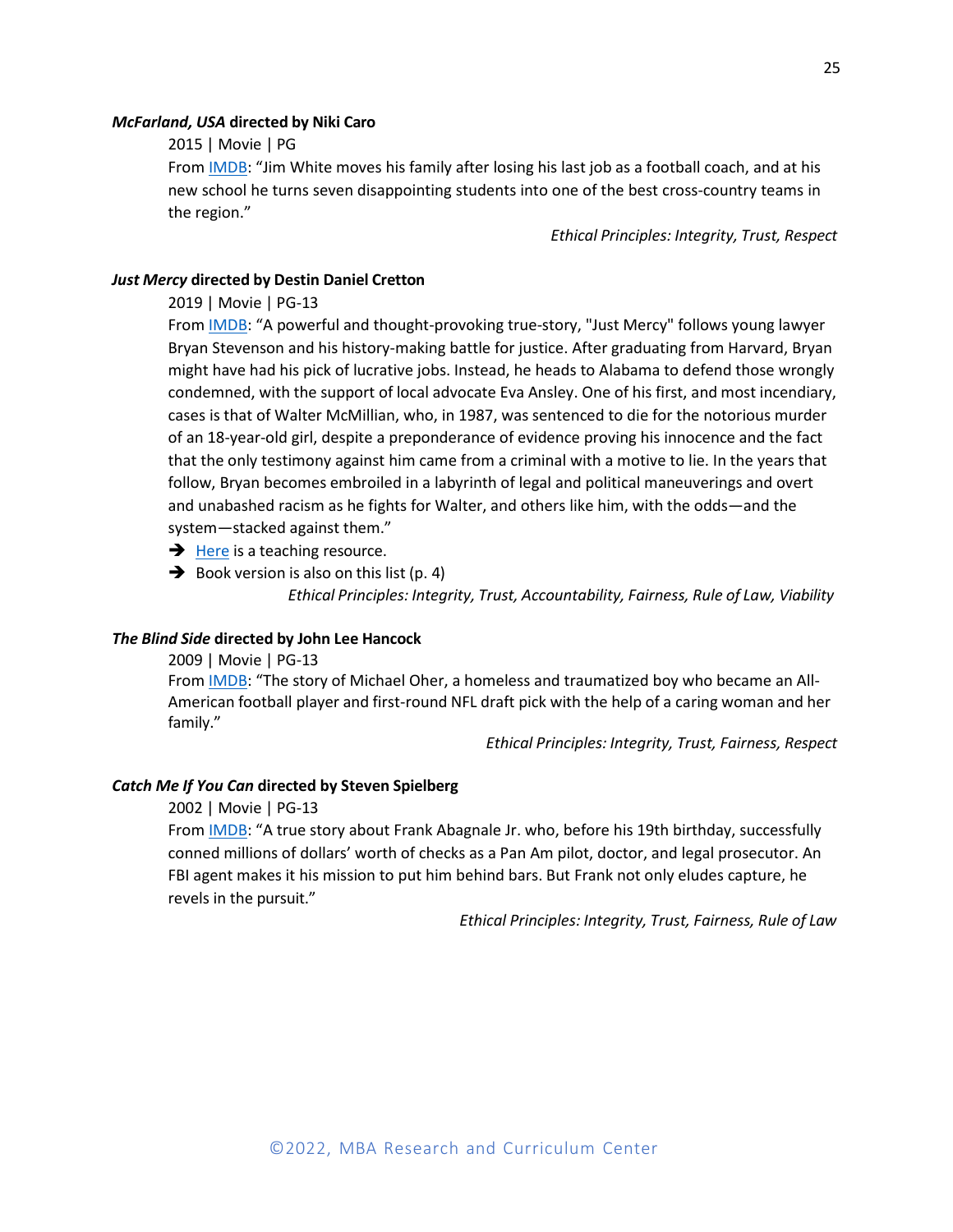# *The Pursuit of Happyness* **directed by Gabriele Muccino**

# 2006 | Movie | PG-13

From IMDB: "Based on a true story about a man named Christopher Gardner. Gardner has invested heavily in a device known as a "bone density scanner." He feels like he has it made selling these devices. However, they do not sell well asthey are marginally better than x-ray at a much higher price. As Gardner works to make ends meet, his wife leaves him and he loses his apartment. Forced to live out in the streets with his son, Gardner continues to sell bone density scanners while concurrently taking on an unpaid internship as a stockbroker, with slim chances for advancement to a paid position. Before he can receive pay, he needs to outshine the competition through 6 months of training, and to sell his devices to stay afloat."

*Ethical Principles: Integrity, Trust, Fairness, Viability*

# *Shattered Glass* **directed by Billy Ray**

# 2003 | Movie | PG-13

From **IMDB**: "This film tells the true story of fraudulent Washington, D.C. journalist Stephen Glass, who rose to meteoric heights as a young writer in his 20s, becoming a staff writer at "The New Republic" for three years (1995-1998), where 27 of his 41 published stories were either partially or completely made up. Looking for a short cut to fame, Glass concocted sources, quotes and even entire stories, but his deception did not go unnoticed forever, and eventually, his world came crumbling down."

*Ethical Principles: Integrity, Trust, Accountability, Transparency*

# *A Beautiful Mind* **directed by Ron Howard**

2001 | Movie | PG-13

From **IMDB**: "From the heights of notoriety to the depths of depravity, John Forbes Nash, Jr. experienced it all. A mathematical genius, he made an astonishing discovery early in his career and stood on the brink of international acclaim. But the handsome and arrogant Nash soon found himself on a painful and harrowing journey of self-discovery. After many years of struggle, he eventually triumphed over his tragedy, and finally—late in life—received the Nobel Prize." *Ethical Principles: Trust, Respect, Viability*

# *The Big Short* **directed by Adam McKay**

2015 | Movie | R

From IMDB: "In 2006-2007 a group of investors bet against the US mortgage market. In their research they discover how flawed and corrupt the market is."

*Ethical Principles: Integrity, Accountability, Transparency, Fairness, Rule of Law*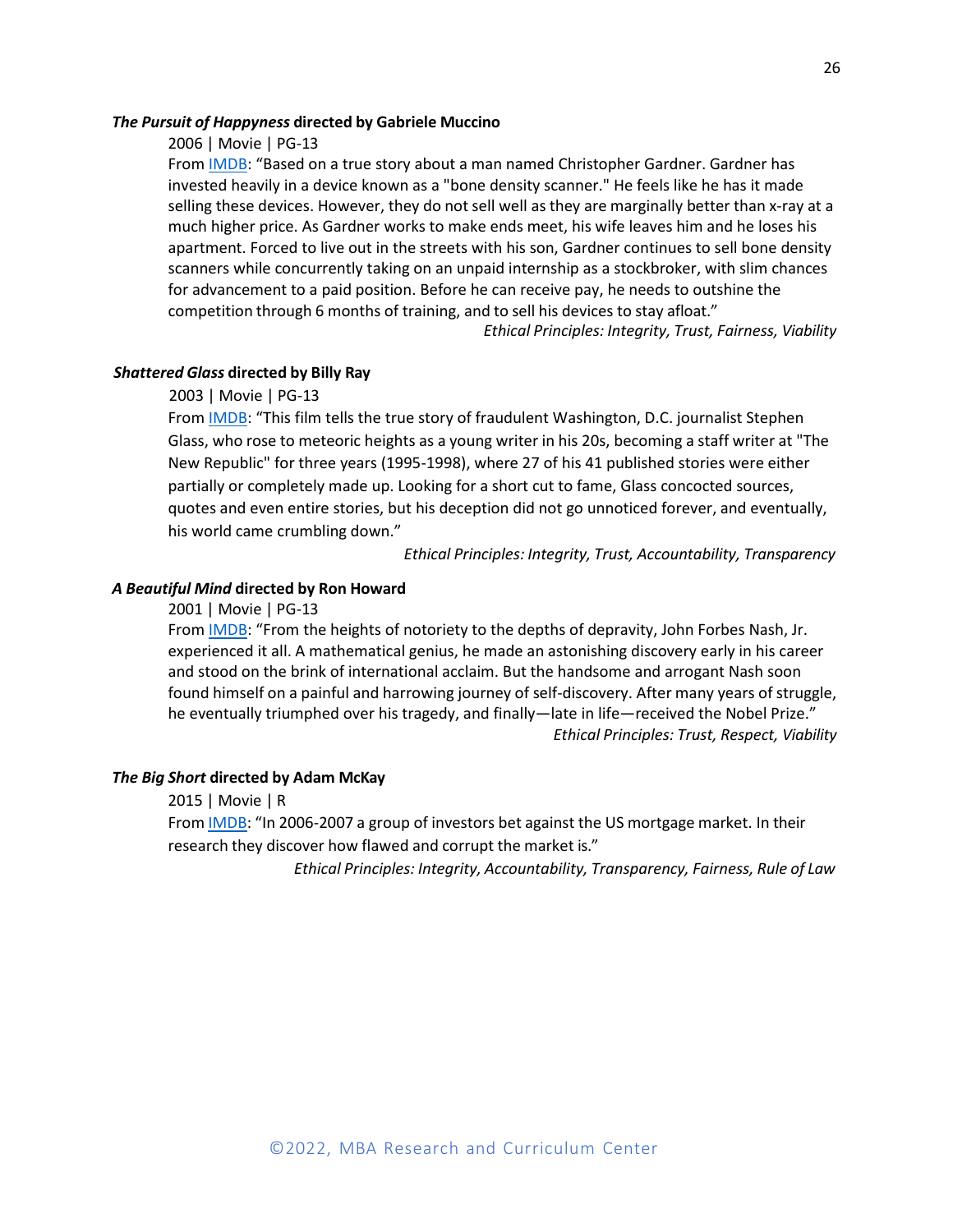# *Erin Brockovich* **directed by Steven Soderbergh**

#### 2000 | Movie | R

From IMDB: "Erin Brockovich-Ellis is an unemployed single mother, desperate to find a job, but is having no luck. This losing streak even extends to a failed lawsuit against a doctor in a car accident she was in…she successfully browbeats her lawyer to give her a job in compensation for the loss. While no one takes her seriously…that soon changes when she begins to investigate a suspicious real estate case involving the Pacific Gas & Electric Company. What she discovers is that the company is trying quietly to buy land that was contaminated by hexavalent chromium, a deadly toxic waste that the company is improperly and illegally dumping and, in turn, poisoning the residents in the area. As she digs deeper, Erin finds herself leading point in a series of events that would involve her law firm in one of the biggest class action lawsuits in American history against a multi-billion dollar corporation."

*Ethical Principles: Integrity, Transparency, Fairness, Rule of Law*

# *The Informant!* **directed by Steven Soderbergh**

# 2009 | Movie | R

From **IMDB**: "Mark Whitacre has worked for lysine developing company ADM for many years and has even found his way into upper management. But nothing has prepared him for the job he is about to undertake—being a spy for the FBI. Unwillingly pressured into working as an informant against the illegal price-fixing activities of his company, Whitacre gradually adopts the idea that he's a true secret agent. But as his incessant lies keep piling up, his world begins crashing down around him."

*Ethical Principles: Integrity, Trust, Transparency, Rule of Law*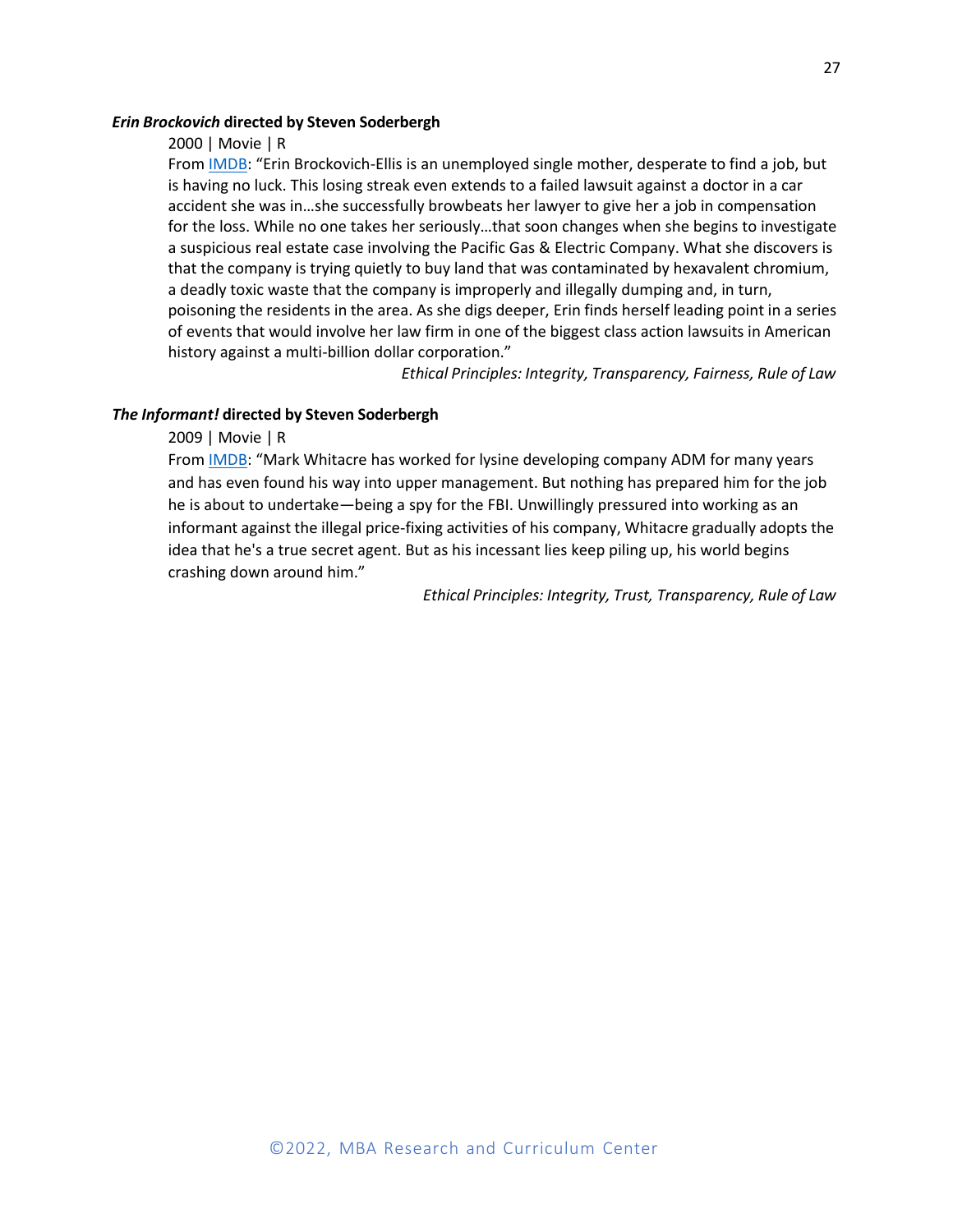# <span id="page-29-0"></span>*To Kill a Mockingbird* **directed by Robert Mulligan**

1962 | Movie | Approved

From IMDB: "Atticus Finch, a lawyer in the Depression-era South, defends a black man against an undeserved rape charge, and his children against prejudice."

- **→** Here is thought-provoking review that could be used for classroom discussion.
- $\rightarrow$  Book version is also on this list (p. 10)

*Ethical Principles: Integrity, Trust, Fairness, Respect, Rule of Law*

# *Toy Story* **directed by John Lasseter**

# 1995 | Movie | G

From IMDB: "A cowboy doll is profoundly threatened and jealous when a new spaceman figure supplants him as top toy in a boy's room."

*Ethical Principles: Integrity, Trust, Accountability, Fairness, Respect, Viability*

# *The Lion King* **directed by Roger Allers & Rob Minkoff**

1994 | Movie | G

From IMDB: "A young lion prince is cast out of his pride by his cruel uncle, who claims he killed his father. While the uncle rules with an iron paw, the prince grows up beyond the Savannah, living by a philosophy: No worries for the rest of your days. But when his past comes to haunt him, the young prince must decide his fate: Will he remain an outcast or face his demons and become what he needs to be?"

*Ethical Principles: Integrity, Trust, Accountability, Fairness, Viability*

#### *A Bug's Life* **directed by John Lasseter & Andrew Stanton**

# 1998 | Movie | G

From **IMDB**: "A misfit ant, looking for "warriors" to save his colony from greedy grasshoppers, recruits a group of bugs that turn out to be an inept circus troupe."

*Ethical Principles: Integrity, Trust, Transparency, Viability*

# *Finding Nemo* **directed by Andrew Stanton**

2003 | Movie | G From IMDB: "After his son is captured in the Great Barrier Reef and taken to Sydney, a timid clownfish sets out on a journey to bring him home."

*Ethical Principles: Integrity, Trust, Respect, Viability*

# *Monster'sInc.* **directed by Pete Docter & David Silverman**

2001 | Movie | G From IMDB: "In order to power the city, monsters have to scare children so that they scream. However, the children are toxic to the monsters, and after a child gets through, 2 monsters realize things may not be what they think."

*Ethical Principles: Integrity, Transparency, Fairness, Viability*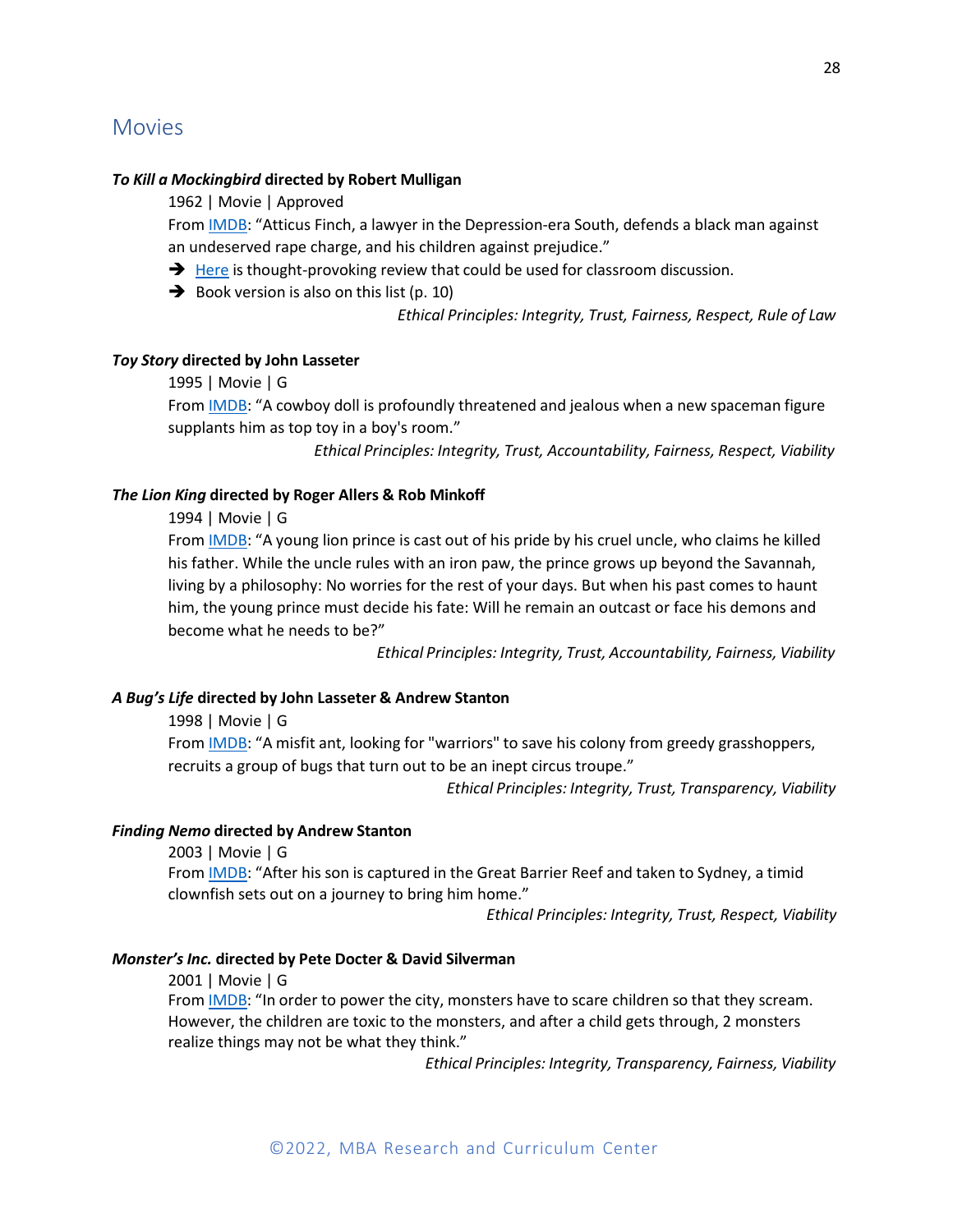#### *Brave* **directed by Mark Andrews, Brenda Chapman, & Steve Purcell**

2012 | Movie | PG

From IMDB: "Determined to make her own path in life, Princess Merida defies a custom that brings chaos to her kingdom. Granted one wish, Merida must rely on her bravery and her archery skills to undo a beastly curse."

*Ethical Principles: Integrity, Trust, Accountability, Transparency, Fairness, Respect*

# *The Outsiders* **directed by Francis Coppola**

#### 1983 | Movie | PG

From IMDB: "The rivalry between two gangs, the poor Greasers and the rich Socs, only heats up when one gang member kills a member of the other."

 $\rightarrow$  Book version is also on this list (p. 8)

*Ethical Principles: Integrity, Trust, Fairness, Respect, Viability*

# *The Truman Show* **directed by Peter Weir**

1998 | Movie | PG

From **IMDB**: "Since birth, a big fat lie defines the well-organised but humdrum life of the kindhearted insurance salesman and ambitious explorer, Truman Burbank. Utterly unaware of the thousands of cleverly hidden cameras watching his every move, for nearly three decades, Truman's entire existence pivots around the will and the wild imagination of the ruthlessly manipulative television producer, Christof—the all-powerful TV-God of an extreme 24/7 reality show: The Truman Show. As a result, Truman's picturesque neighbourhood with the manicured lawns and the uncannily perfect residents is nothing but an elaborate state-of-the-art set, and the only truth he knows is what the worldwide television network and its deep financial interests dictate. Do lab rats know they are forever imprisoned?"

*Ethical Principles: Trust, Fairness, Respect, Viability*

# *Millions* **directed by Danny Boyle**

2004 | Movie | PG

From **IMDB**: "The UK is about to switch its currency from Pounds to Euros, giving a gang a chance to rob the poorly-secured train loaded with money on its way to incineration. But, during the robbery, one of the big bags falls literally from the sky on Damian's playhouse, a 7-year old given to talking to saints. The boy then starts seeing what the world and the people around him are made of. Ethics, being human and the soul all come to the forefront in this film."

*Ethical Principles: Integrity, Transparency, Fairness, Respect*

# *The Long Walk Home* **directed by Richard Pearce**

# 1990 | Movie | PG

From IMDB: "Two women, black and white, in 1955 Montgomery Alabama, must decide what they are going to do in response to the famous bus boycott led by Martin Luther King." *Ethical Principles: Integrity, Trust, Fairness, Respect*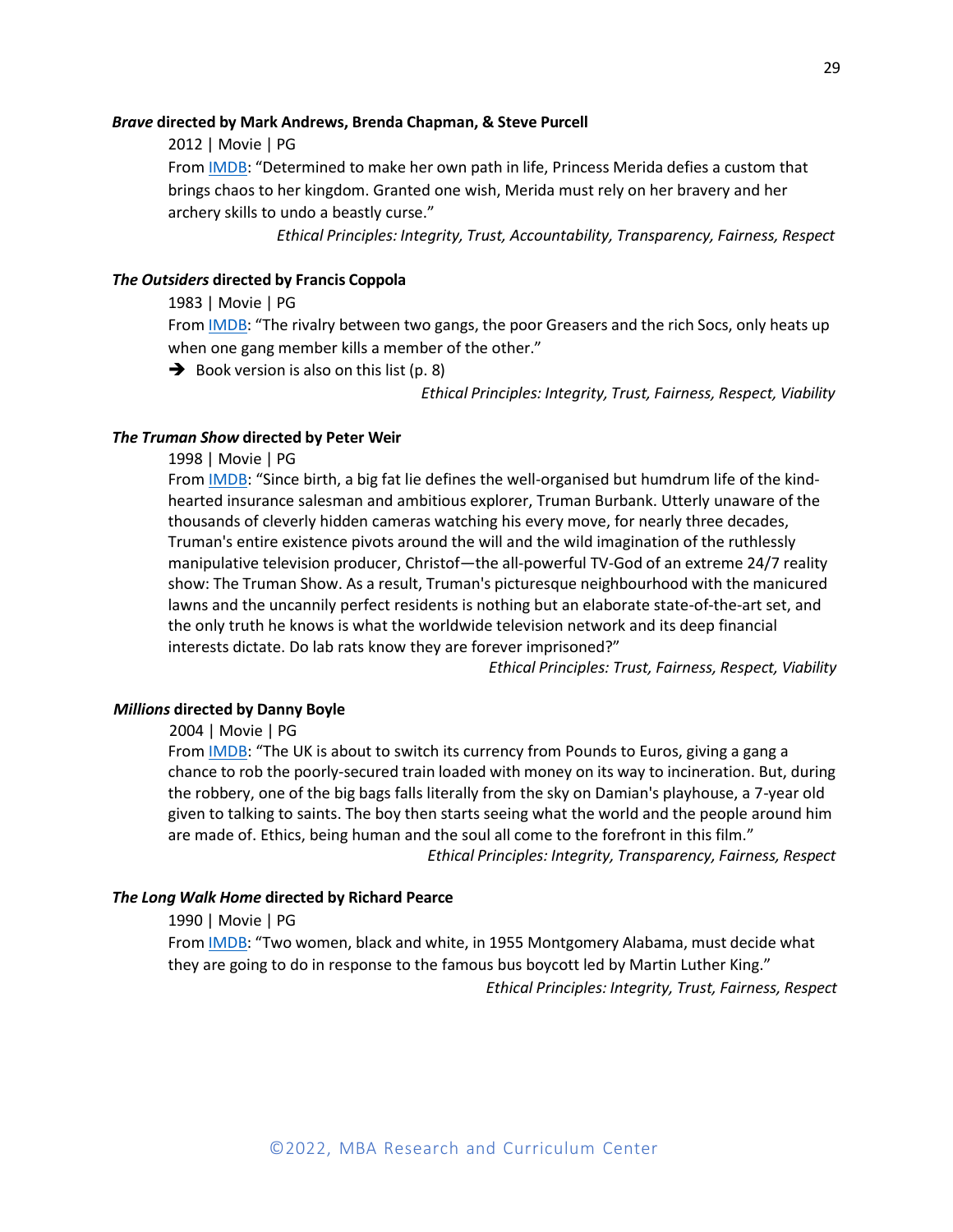# *Shrek* **directed by Andrew Adamson & Vicky Jenson**

2001 | Movie | PG From IMDB: "A mean lord exiles fairytale creatures to the swamp of a grumpy ogre, who must go on a quest and rescue a princess for the lord in order to get his land back."

*Ethical Principles: Integrity, Trust, Fairness, Respect*

#### *The Karate Kid* **directed by John G. Avildsen**

1984 | Movie | PG From **IMDB**: "A martial arts master agrees to teach karate to a bullied teenager." *Ethical Principles: Integrity, Trust, Transparency, Respect*

#### *The Sandlot* **directed by David Mickey Evans**

1993 | Movie | PG From **IMDB**: "In the summer of 1962, a new kid in town is taken under the wing of a young baseball prodigy and his rowdy team, resulting in many adventures."

*Ethical Principles: Integrity, Accountability, Fairness, Respect*

# *Soul* **directed by Pete Docter & Kemp Powers**

2020 | Movie | PG

From IMDB: "After landing the gig of a lifetime, a New York jazz pianist suddenly finds himself trapped in a strange land between Earth and the afterlife."

*Ethical Principles: Integrity, Trust, Fairness, Respect*

#### *Stargirl* **directed by Julia Hart**

2020 | Movie | PG

From IMDB: "An unassuming high schooler finds himself inexplicably drawn to the free-spirited new girl, whose unconventional ways change how they see themselves—and each other."

 $\rightarrow$  Book version is also on this list (p. 16)

*Ethical Principles: Integrity, Transparency, Fairness, Respect*

#### *Bend It Like Beckham* **directed by Gurinder Chadha**

# 2002 | Movie | PG-13

From **IMDB**: "A kaleidoscope of color and culture clash humorously as an Indian family in London tries to raise their soccer-playing daughter in a traditional way. Unlike tarty elder sister Pinky, who is preparing for an Indian wedding and a lifetime of cooking the perfect chapatti, Jess' dream is to play soccer professionally like her hero David Beckham. Wholeheartedly against Jess' unorthodox ambition, her parents eventually reveal that their reservations have more to do with protecting her than with holding her back. When Jess is forced to make a choice between tradition and her beloved sport, her family must decide whether to let her chase her dream...and a soccer ball."

*Ethical Principles: Trust, Accountability, Fairness, Respect, Viability*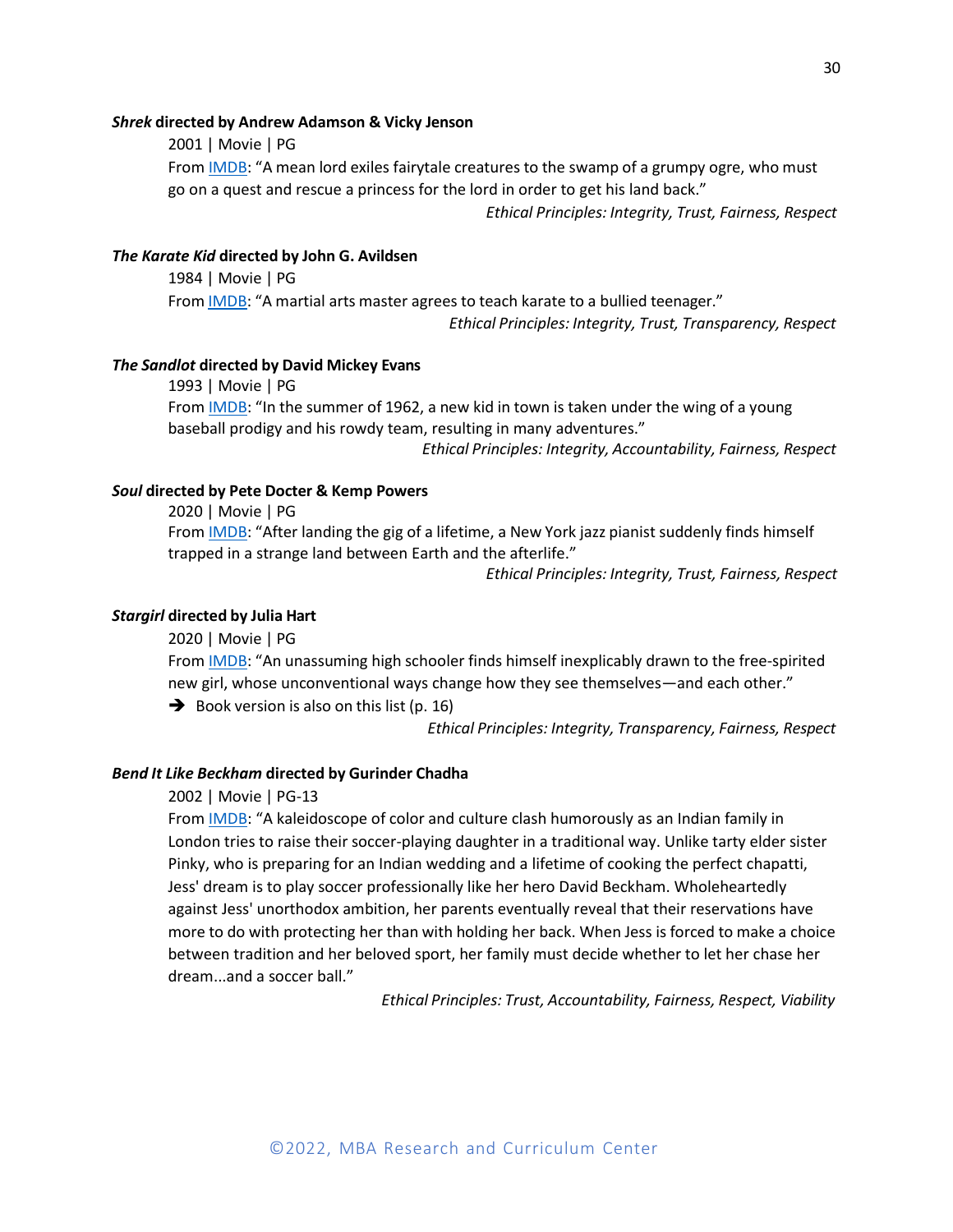#### *My Sister's Keeper* **directed by Nick Cassavetes**

2009 | Movie | PG-13

From IMDB: "Anna Fitzgerald looks to earn medical emancipation from her parents who until now have relied on their youngest child to help their leukemia-stricken daughter Kate remain alive."

 $\rightarrow$  Book version is also on this list (p. 18)

*Ethical Principles: Integrity, Trust, Accountability, Fairness*

#### *The Day After Tomorrow* **directed by Roland Emmerich**

2004 | Movie | PG-13

From IMDB: "Jack Hall, paleoclimatologist, must make a daring trek from Washington, D.C. to New York City to reach his son, trapped in the cross-hairs of a sudden international storm which plunges the planet into a new Ice Age."

*Ethical Principles: Integrity, Accountability, Fairness, Viability*

#### *The Maze Runner* **directed by Wes Ball**

2014 | Movie | PG-13

From **IMDB**: "Awakening in an elevator, remembering nothing of his past, Thomas emerges into a world of about thirty teenage boys, all without past memories, who have learned to survive under their own set of rules in a completely enclosed environment, subsisting on their own agriculture and supplies. With a new boy arriving every thirty days, the group has been in "The Glade" for three years, trying to find a way to escape through the Maze that surrounds their living space (patrolled by cyborg monsters named 'Grievers'). They have begun to give up hope when a comatose girl arrives with a strange note, and their world begins to change with the boys dividing into two factions: those willing to risk their lives to escape and those wanting to hang onto what they've got and survive."

*Ethical Principles: Trust, Fairness, Respect, Viability*

# *Maze Runner: The Scorch Trials* **directed by Wes Ball** (Sequel)

2015 | Movie | PG-13

From IMDB: "The second chapter of the epic "Maze Runner" saga. Thomas and his fellow Gladers face their greatest challenge yet: searching for clues about the mysterious and powerful organization known as WCKD. Their journey takes them to the Scorch, a desolate landscape filled with unimaginable obstacles. Teaming up with resistance fighters, the Gladers take on WCKD's vastly superior forces and uncover its shocking plans for them all."

*Ethical Principles: Trust, Fairness, Respect, Viability*